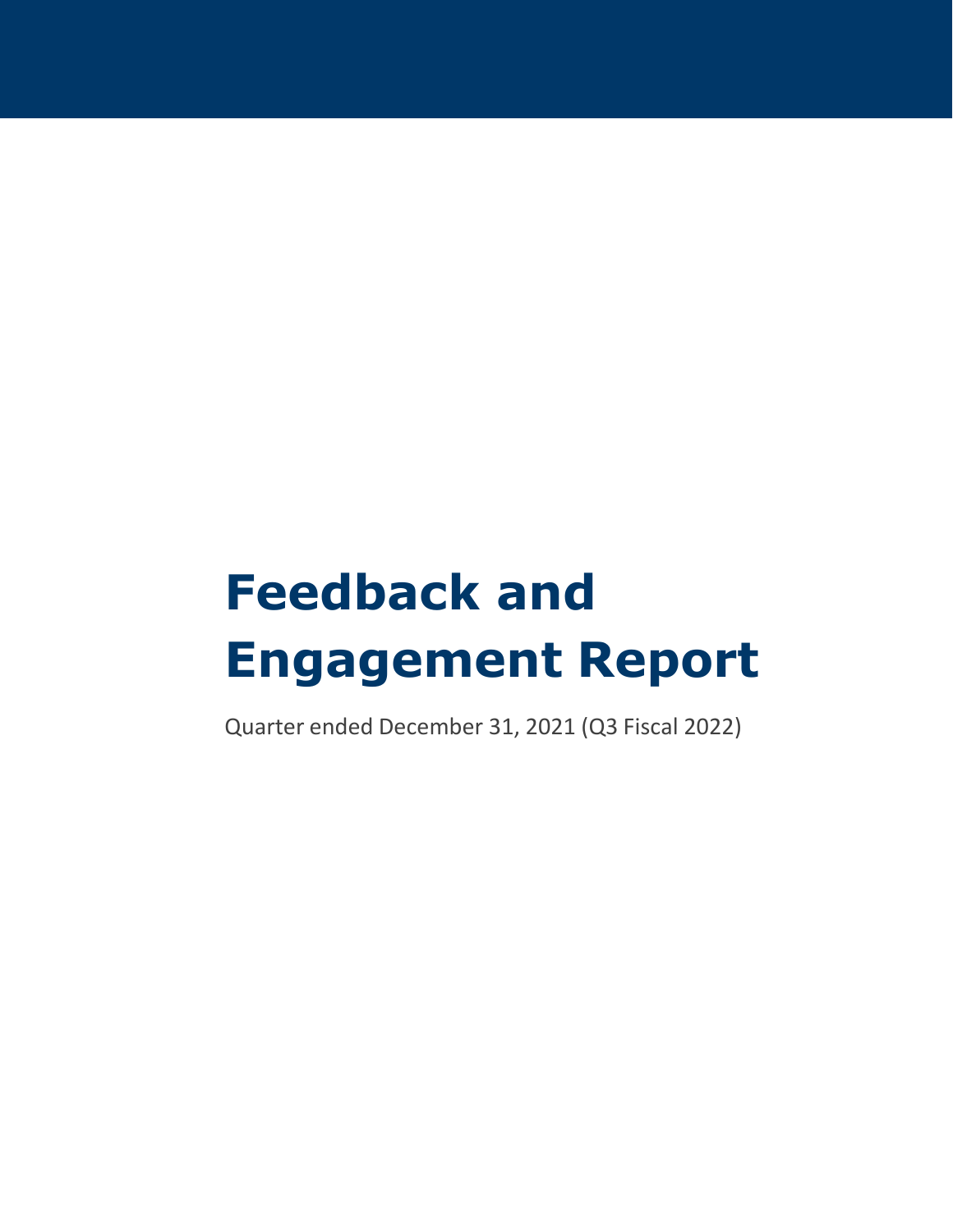## Q3 Fiscal 2022

#### **Q3 Fiscal 2022 Summary**

During Q3 Fiscal 2022, several external challenges affected BC Ferries' operations as well coastal communities and the traveling public. These included rising COVID-19 case counts across the province, impacting both customers and employees; heavy rain and flooding in several BC regions, inhibiting travel and causing logistical issues; a mandatory vaccination requirement from Transport Canada, resulting in some staffing and crewing challenges; unusually cold weather and heavy snow in late December, leading to multiple sailing cancellations; and a worldwide shortage of mariners, which challenged our ability to find replacement crew members for key positions.

Internal factors also posed challenges in Q3 Fiscal 2022, starting on September 28, 2021 when the Spirit of Vancouver Island, serving the route connecting Tsawwassen and Swartz Bay, experienced a mechanical issue with the starboard gearbox. The vessel was removed from service while extensive repairs were completed. Several sailings were cancelled. The Coastal Celebration and Spirit of British Columbia continued to provide service that was supplemented with the Queen of New Westminster sailing on select days. The vessel returned to service on November 12, 2021, after repairs.

An all-day technical outage on October 21, 2021 impacted the external website, as well as internal applications, which prevented access to programs controlling bookings, highway signage and Current Conditions. All services were restored later that same evening.

In addition, the route connecting Nanaimo Harbour and Gabriola Island experienced a crew shortage as a direct result of the Transport Canada Order. From November 15 to 23, 2021, reduced sailings were supplemented morning and night by a complimentary water taxi service. Regular service returned on November 24, 2021.

By mid-December, case counts of the COVID-19 Omicron variant were increasing significantly. In the last third of the month, daily new cases vastly exceeded all previous numbers. In response, customers cancelled bookings and reduced travel, while across the fleet, employees stayed home with the illness or as a precautionary measure after being exposed to confirmed cases. Crew absences could not be filled in all cases, due to pre-existing crew shortages seen industry-wide. As a result, some sailings were cancelled.

The Q3 Fiscal 2022 score for Customer Experience is lower when compared to the four-year historical average for Q3

**88**

#### **CUSTOMER EXPERIENCE CUSTOMER COMPLAINTS CUSTOMER SERVICE CENTRE**

**7.5**

7.5 complaints were received for every 10,000 customers travelling in Q3 Fiscal 2022

(Up from 6.5, Q3 Fiscal 2021)

**92%**

Customers satisfied with their Customer Service Centre (CSC) experience

(Up from 90%, Q3 Fiscal 2021)

|                           | <b>CUSTOMERS SERVED</b>  |                          |                      |
|---------------------------|--------------------------|--------------------------|----------------------|
| <b>Customer type</b>      | <b>Q3 Fiscal</b><br>2021 | <b>Q3 Fiscal</b><br>2022 | <b>YOY</b><br>change |
| <b>Foot passengers</b>    | 330.721                  | 628,564                  | $+90%$               |
| <b>Vehicle passengers</b> | 2,545,626                | 3,474,245                | $+36%$               |
| <b>Total vehicles</b>     | 1,559,541                | 1,967,409                | $+26%$               |

4,102,809 customers travelled with BC Ferries in Q3 Fiscal 2022, compared to 2,876,347 in Q3 Fiscal 2021 (43% increase in passenger volume).

#### **OVERALL CUSTOMER EXPERIENCE**

The customer experience score is **below average** compared to previous four years.

Main contributors to a below-average score:

#### **Average Customer Satisfaction Tracking (CST) score**

0.5 point lower than the four-year historical average for Q3

#### **On-time performance**

Down 4% compared to the four-year historical average for Q3

#### **Average speed of call answered**

4.6 times slower compared to the four-year historical average for Q3

See the Customer Experience Dashboard on page 2 for a breakdown of metrics contributing to the overall customer experience score.

\*Inbound customer inquiries received through BC Ferries social media channels.

| <b>CUSTOMERS SERVED</b>                                 |                          |                      |  |
|---------------------------------------------------------|--------------------------|----------------------|--|
| <b>Q3 Fiscal</b><br>2021                                | <b>Q3 Fiscal</b><br>2022 | <b>YOY</b><br>change |  |
| 330,721                                                 | 628,564                  | $+90%$               |  |
| 2,545,626                                               | 3,474,245                | $+36%$               |  |
| 1,559,541                                               | 1,967,409                | $+26%$               |  |
|                                                         |                          |                      |  |
| rs travelled with BC Ferries in Q3                      |                          |                      |  |
| red to 2,876,347 in Q3 Fiscal 2021<br>assenger volume). |                          |                      |  |
|                                                         |                          |                      |  |

| <b>TOP THREE COMPLAINT AREAS</b>          |                          |  |  |  |
|-------------------------------------------|--------------------------|--|--|--|
| <b>Major routes</b><br>Routes 1, 2, 3, 30 | $%$ of all<br>complaints |  |  |  |
| Advanced bookings                         | 24%                      |  |  |  |
| Fares/fare errors                         | 17%                      |  |  |  |
| Customer service                          | 15%                      |  |  |  |
| <b>Minor routes</b><br>All other routes   | $%$ of all<br>complaints |  |  |  |
| Sailings/schedule                         | 29%                      |  |  |  |
| Customer service                          | 12%                      |  |  |  |
| Fares/fare errors                         | 11%                      |  |  |  |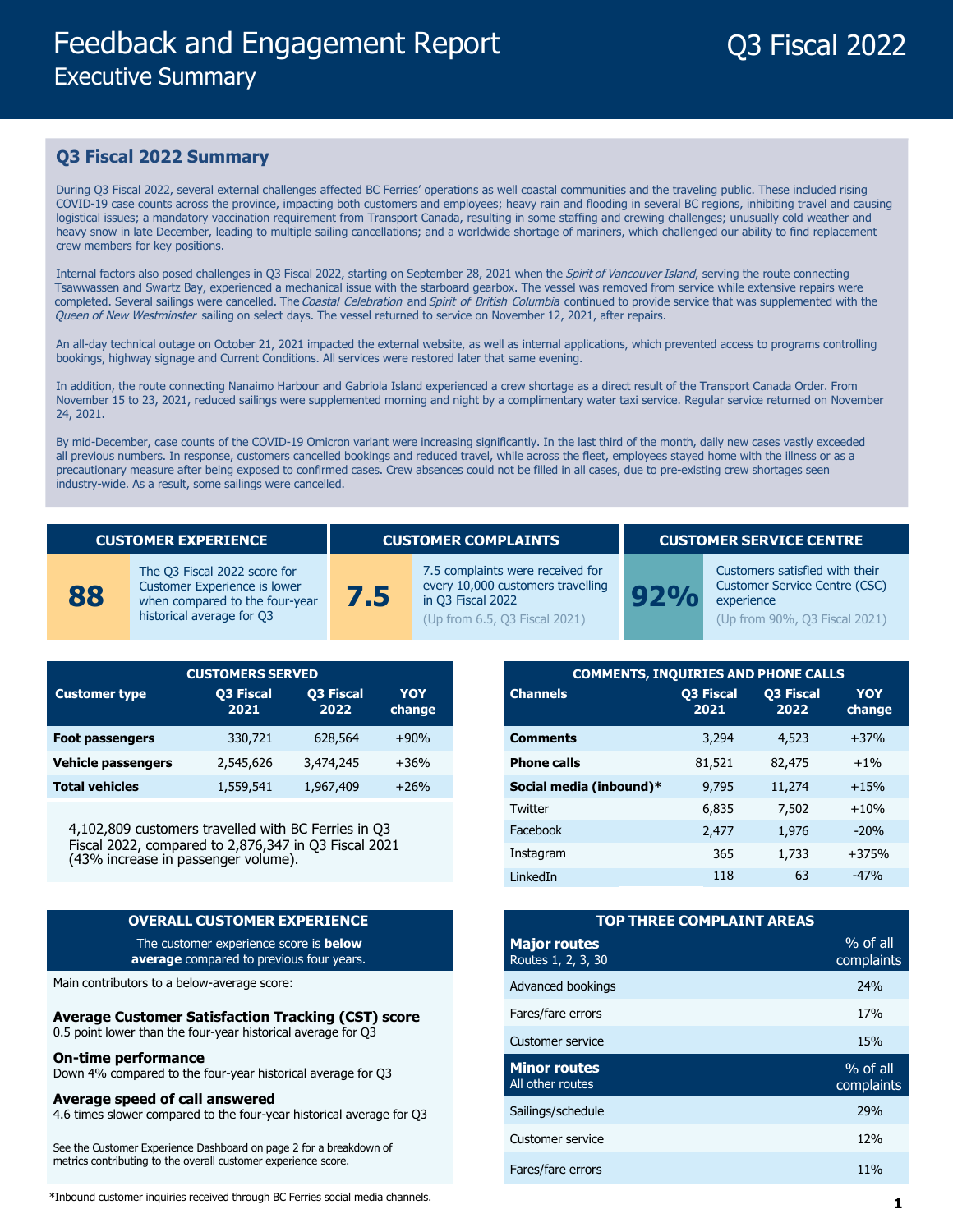The **Overall Customer Experience** performance score is a single summary measure that is calculated using **eight different measures**\* from four different information sources. A score of 100 means that BC Ferries' performance this quarter is equivalent to the average performance over the previous four years (Fiscal 2018- Fiscal 2021). A score lower than 100 indicates a lower than average performance and a score greater than 100 indicates that this year's performance is better than average. For a full description of the Customer Experience Dashboard Methodology refer to Appendix B.



### **Current Performance Relative to Q3 Fiscal 2021 and Targets**



\*Note: On-time performance and fleet reliability are based on all BC Ferries routes, including Route 13, which is operated by an alternative service provider under contract to BC Ferries.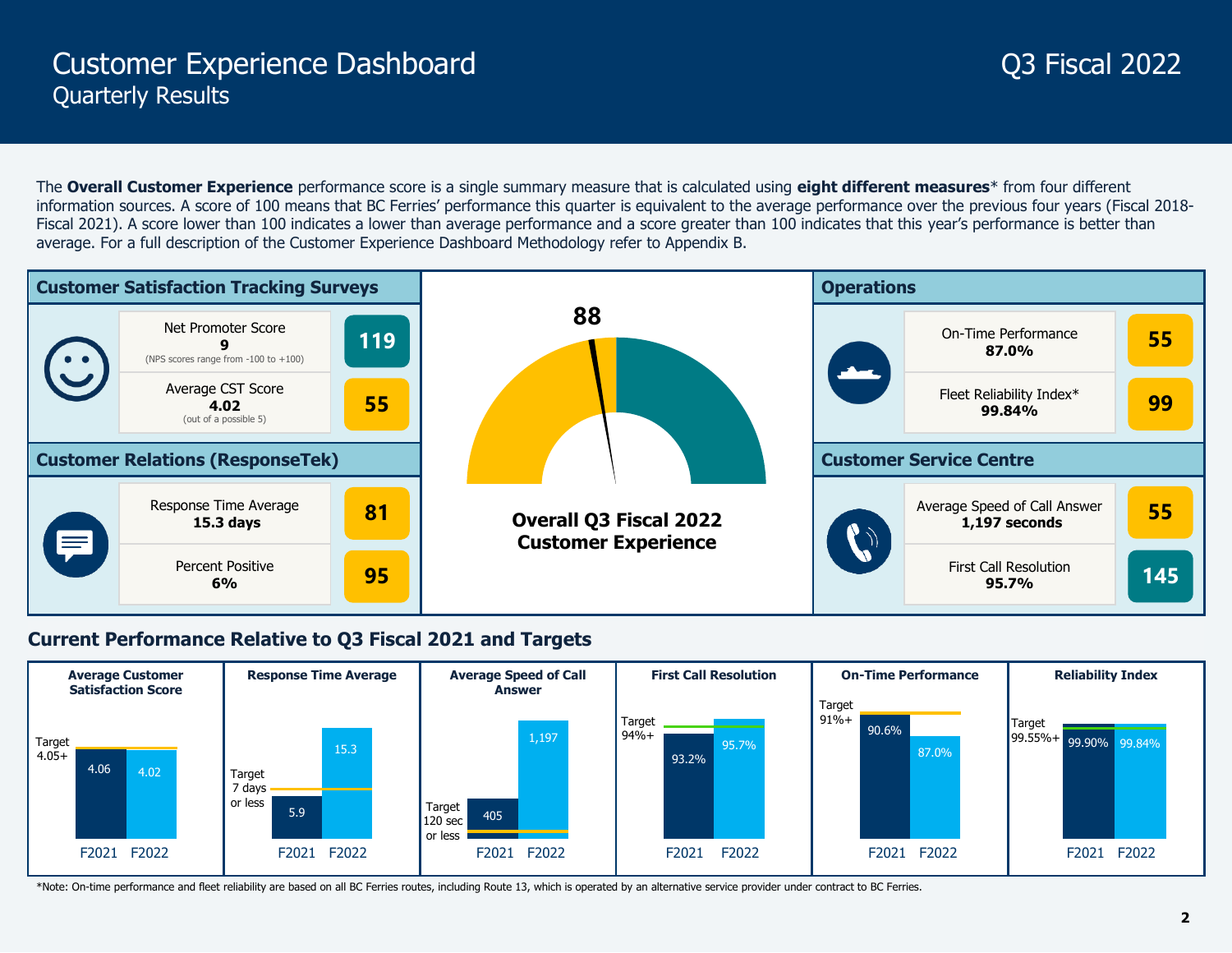## Passenger Satisfaction throughout the BC Ferries Journey **Q3** Fiscal 2022



The blue dashed line represents the Overall Satisfaction Score for November 2021 passengers. Looking at the whole journey, passenger "high points" include the check-in process (4.35), the look of the vessel (4.15) and the unloading procedure (4.15). Passenger "low points" include the wait time at the terminal (3.73) and on board food services (3.73).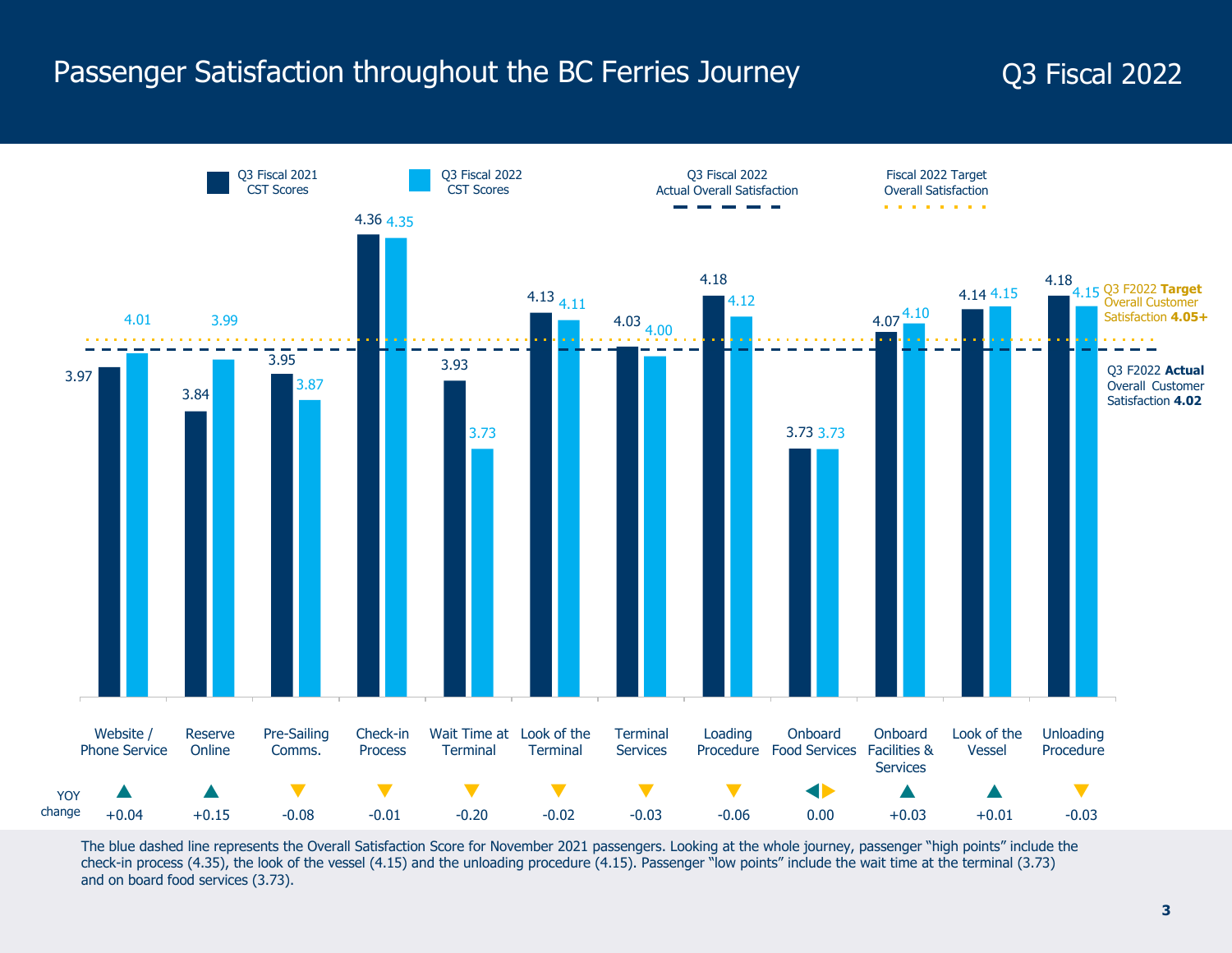## Customer Satisfaction Tracking (CST) Q3 Fiscal 2022

### Intercept Surveys (November Wave)



#### **OVERALL CUSTOMER SATISFACTION BY ROUTE**

The overall customer satisfaction score decreased compared to the Q3 Fiscal 2021 score. Analysis by route shows that passengers on Route 30 (Tsawwassen–Duke Point) are the most satisfied with their overall experience (4.21), while passengers travelling on Route 19 (Nanaimo Harbour–Descanso Bay) are the least satisfied (3.45). The shifts in the Overall Customer Satisfaction Scores year over year (YOY) for each route are noted in the table below.

> Question asked: How satisfied, or dissatisfied, were you, overall, with your recent experience travelling with BC Ferries?

(1 - Very Dissatisfied, 2 - Dissatisfied, 3 - Neither Satisfied nor Dissatisfied, 4 - Satisfied, 5 - Very Satisfied)

| <b>Q3 Fiscal 2021</b> | <b>Q3 Fiscal 2022</b> | Change  |
|-----------------------|-----------------------|---------|
| 3.98                  | 4.21                  | $+0.23$ |
| 3.99                  | 3.98                  | $-0.01$ |
| 4.03                  | 4.01                  | $-0.02$ |
| 4.04                  | 3.99                  | $-0.05$ |
| 4.16                  | 4.03                  | $-0.13$ |
| 4.16                  | 4.00                  | $-0.16$ |
| 3.83                  | 3.45                  | $-0.38$ |
|                       |                       |         |

Source: November 2021 CST Survey

#### **SERVICE AREAS WITH LARGEST YOY CHANGES**

| Service areas                        | <b>Q3 Fiscal</b><br>2021         | Q <sub>3</sub> Fiscal<br>2022 | Change  |  | Service areas             | O3 |
|--------------------------------------|----------------------------------|-------------------------------|---------|--|---------------------------|----|
| Ease of using online<br>reservations | 3.84                             | 3.99                          | $+0.15$ |  | BC Ferries phone service  |    |
| Usefulness of BC Ferries<br>Website  | 3.86                             | 3.96                          | $+0.10$ |  | Ferry running on time     |    |
| Atmosphere on the ferry<br>overall   | 4.01                             | 4.11                          | $+0.10$ |  | Wait time at the terminal |    |
| Source: November 2021 CST Survey     | Source: November 2021 CST Survey |                               |         |  |                           |    |

#### Largest **increases** in customer satisfaction Largest **decreases** in customer satisfaction

| Q3 Fiscal |                   |         |
|-----------|-------------------|---------|
| 2021      | Q3 Fiscal<br>2022 | Change  |
| 3.59      | 3.22              | $-0.37$ |
| 4.09      | 3.82              | $-0.27$ |
| 3.93      | 3.73              | $-0.20$ |
|           |                   |         |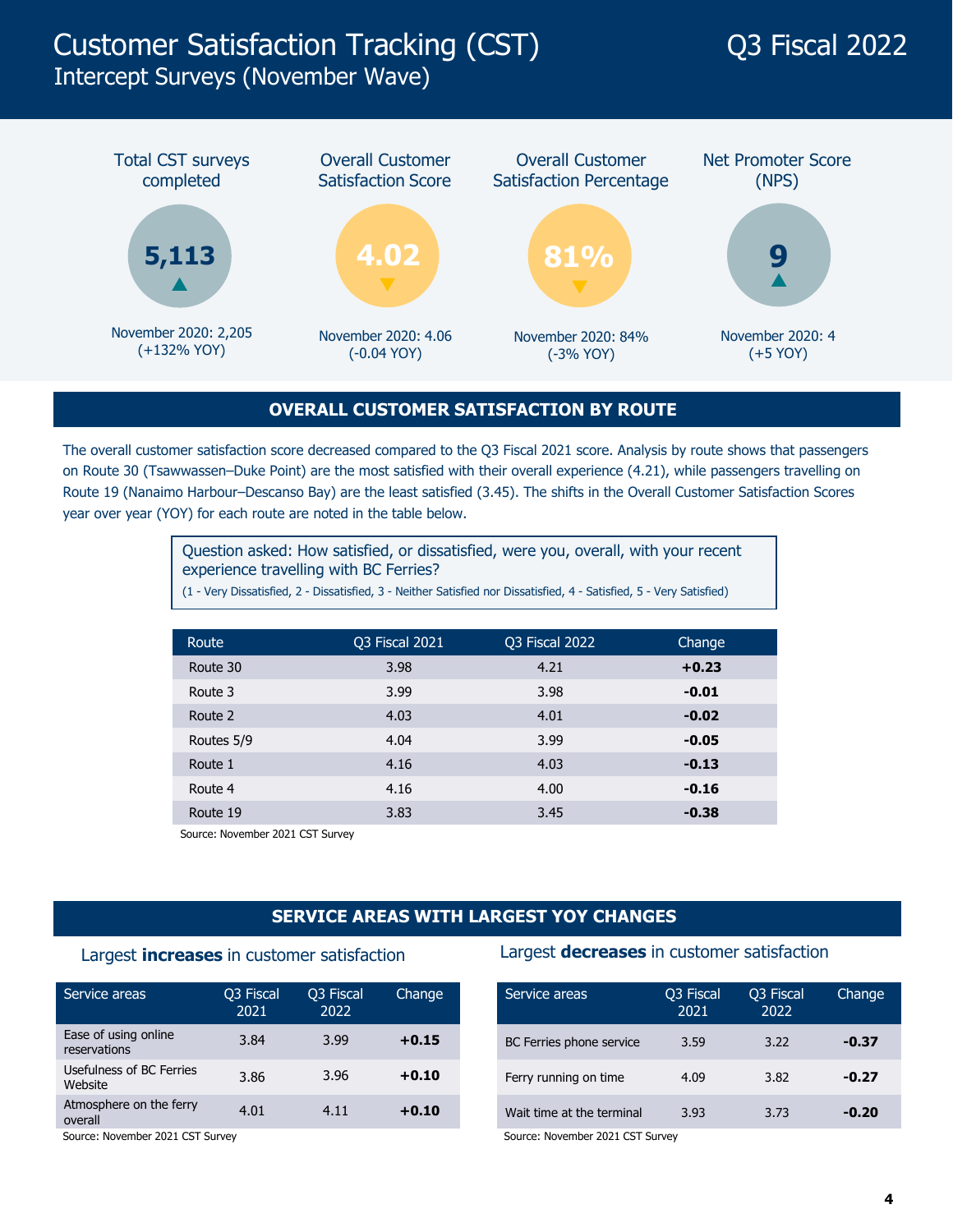### Customer Satisfaction Trends **Customer Satisfaction Trends Q3 Fiscal 2022** Central and North Coast (Routes 10 and 11)

Note: Customer Satisfaction Tracking data for the Central and North Coast is collected throughout the year via a post-travel survey that is emailed to customers travelling on these routes. This data collection method is used instead of onboard intercepts.

### **Overall Satisfaction**

Year-over-year comparisons of overall satisfaction scores for Q3 Fiscal 2022 suggest satisfaction has increased for passengers on Route 10 (+0.09) but has decreased slightly for passengers on Route 11 (-0.01).

Year-over-year comparisons of terminal satisfaction scores for Q3 Fiscal 2022 suggest satisfaction has slightly increased for passengers on both Route 10 (+0.12) and on Route 11 (+0.04).



Scores range from 1 to 5.  $1 =$  Very dissatisfied,  $5 =$  Very satisfied.

### F2021 F2022 F2021 F2022 **Route 10 Route 11** 3.92 4.04 3.76 3.80

### **Onboard Satisfaction**

**Terminal Satisfaction** 

Year-over-year comparisons of onboard satisfaction scores for Q3 Fiscal 2022 suggest satisfaction has increased for passengers on







### **Safety of Ferry Operations**

Year-over-year comparisons of satisfaction levels with safety of ferry operations for Q3 Fiscal 2022 suggest that passengers' rating of safety has slightly decreased on Route 10 (-0.02) but has risen considerably on Route 11 (+0.27).

### **Value for Money of Fares**

Year-over-year comparisons of passenger assessments of Value for Money of Fares for Q3 suggest that passengers' ratings have increased considerably on both Route 10 (+0.26) and Route 11 (+0.26). F2021 F2022 F2021 F2022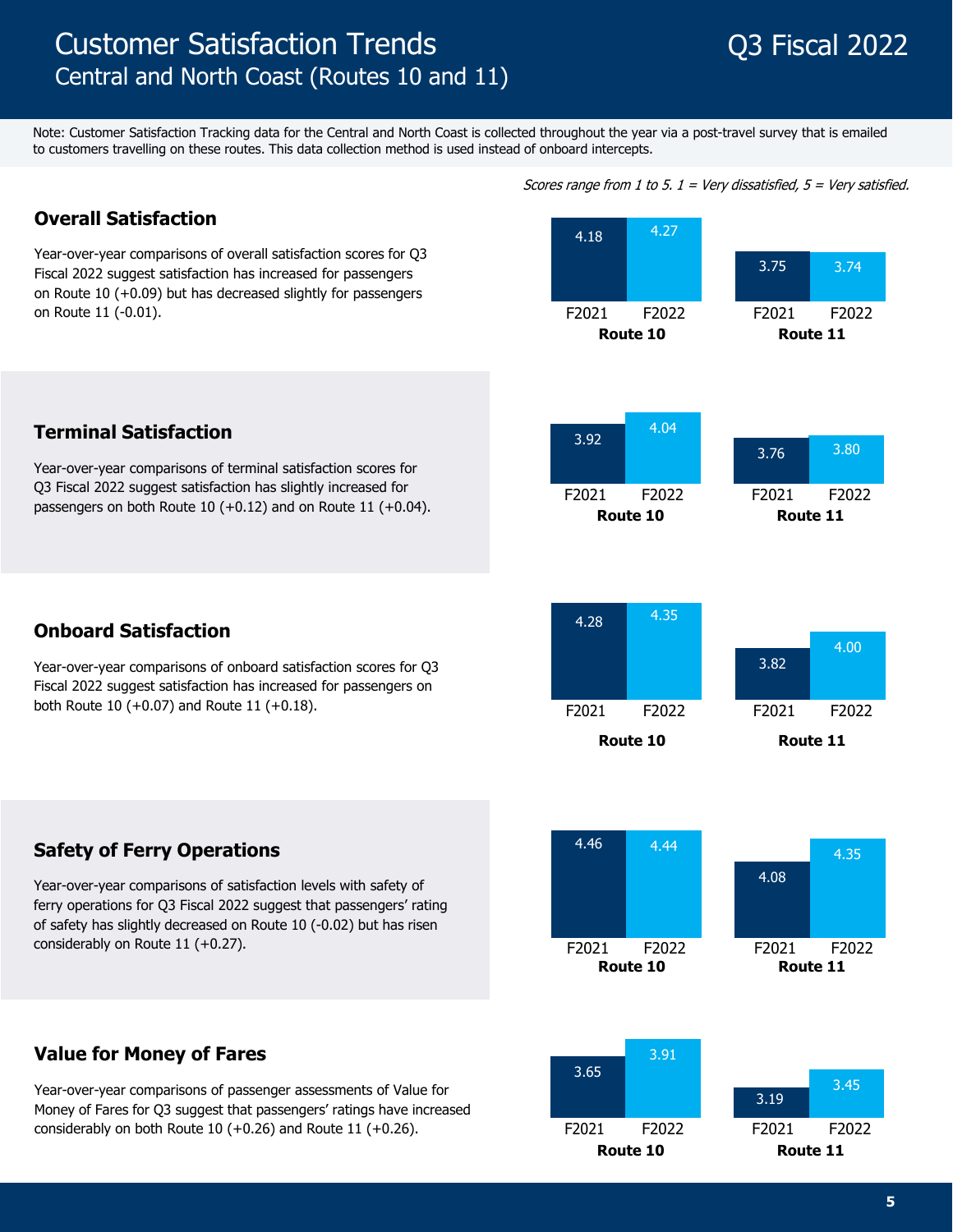#### Complaints per 10,000 Passengers\*



#### YOY Change: **Complaints are UP** (Q3 Fiscal 2021: 6.6)

**15%**  $\blacktriangle$ 

YOY Change: **Complaints are UP**  (Q3 Fiscal 2021: 12%) In Q3 Fiscal 2022, there were **1,895** total complaints received regarding these routes.

On September 28, 2021, a mechanical issue with the starboard gearbox on the Spirit of Vancouver Island, serving the route connecting Tsawwassen and Swartz Bay, led to multiple sailing cancellations when the vessel was removed from service. While repairs where completed, the Coastal Celebration and Spirit of British Columbia continued to provide two-ship service, with the Queen of New Westminster providing additional sailings on select days. The Spirit of Vancouver Island returned to service on November 12, 2021. Impacted bookings were changed or cancelled as necessary.

On December 8 and 9, 2021, our payment processor experienced an issue that led to a number of customers being charged multiple times for bookings they did not complete.

Some customers continue to book travel in the wrong direction and realize the error when they arrive at the terminal. When the ticket agent is unable to locate their booking, customers travel on the next available sailing.

#### Top 3 Complaint Areas (58% of all complaints)

| <b>25%</b><br>YOY Change:<br><b>Complaints are UP</b><br>(Q3 Fiscal 2021: 12%) | Complaint<br><b>Advanced bookings</b><br>Double-charged/overcharged<br>Change/cancellation policies<br>(Policies are unfair and/or poorly<br>communicated)<br>Revised/cancelled bookings<br>(Customers unhappy with BC Ferries'<br>handling of revised or cancelled<br>bookings) | Number of<br>complaints (n)<br>478<br>129<br>91<br>61 | Our payment processor proactively refunded charges that were the result<br>of an error that occurred on December 8 and 9.<br>Review of Terms and Conditions content and placement is underway to<br>ensure customer understanding and acknowledgement prior to booking.<br>Where bookings must be changed or cancelled due to weather or<br>mechanical reasons, customers are contacted as soon as possible and<br>moved to the next available sailing if space permits. If no space is<br>available, reservations are cancelled and refunded.<br>When Saver fare bookings are cancelled, customers will have the original<br>fare honoured if their alternate travel is more costly.<br>Customers who mistakenly book in the wrong direction are provided<br>partial refunds on a case-by-case basis, on provision of their receipts from<br>their alternate travel. |
|--------------------------------------------------------------------------------|----------------------------------------------------------------------------------------------------------------------------------------------------------------------------------------------------------------------------------------------------------------------------------|-------------------------------------------------------|-----------------------------------------------------------------------------------------------------------------------------------------------------------------------------------------------------------------------------------------------------------------------------------------------------------------------------------------------------------------------------------------------------------------------------------------------------------------------------------------------------------------------------------------------------------------------------------------------------------------------------------------------------------------------------------------------------------------------------------------------------------------------------------------------------------------------------------------------------------------------|
| 18%<br>YOY Change:<br><b>Complaints are UP</b><br>(O3 Fiscal 2021: 13%)        | Complaint<br><b>Fares/fare errors</b>                                                                                                                                                                                                                                            | Number of<br>complaints (n)<br>345                    | All reports of fare or fee errors are investigated and refunded as<br>appropriate.<br>Transaction errors are reported to applicable managers for coaching and<br>training; system issues are investigated and resolved by our technical                                                                                                                                                                                                                                                                                                                                                                                                                                                                                                                                                                                                                               |
|                                                                                | Incorrect fare charged<br>(Vehicle type, vehicle length, senior rate)                                                                                                                                                                                                            | 112                                                   | team.<br>In some cases, refunds processed at the terminal are not received by<br>customers. All reports are investigated, refunds are processed as<br>appropriate and employee errors are shared with applicable managers for                                                                                                                                                                                                                                                                                                                                                                                                                                                                                                                                                                                                                                         |
|                                                                                | Fare refund not yet received                                                                                                                                                                                                                                                     | 96                                                    | follow-up.<br>Customers who do not cancel or use their Saver fare booking do not<br>receive a refund, per the Terms and Conditions.                                                                                                                                                                                                                                                                                                                                                                                                                                                                                                                                                                                                                                                                                                                                   |
|                                                                                | Double-charged/overcharged<br>(At terminal)                                                                                                                                                                                                                                      | 55                                                    |                                                                                                                                                                                                                                                                                                                                                                                                                                                                                                                                                                                                                                                                                                                                                                                                                                                                       |
|                                                                                | Complaint                                                                                                                                                                                                                                                                        | Number of<br>complaints (n)                           | Employee conduct concerns are shared with management as appropriate<br>for internal review and follow-up.<br>Call wait times have been higher than projected, with high call volumes<br>$\bullet$                                                                                                                                                                                                                                                                                                                                                                                                                                                                                                                                                                                                                                                                     |

Call wait times have been higher than projected, with high call volumes related to cancellations due to province-wide flooding, sailing cancellations due to weather and, mechanical issues. We also saw high staff attrition rates.

**Customer Service 289**

Poor customer service<br>(Check-in) 100

Priorie service complaints<br>(Wait times to speak to agent) 73

Pool customer service<br>Terminal staff) 34

Poor customer service

Phone service complaints

Poor customer service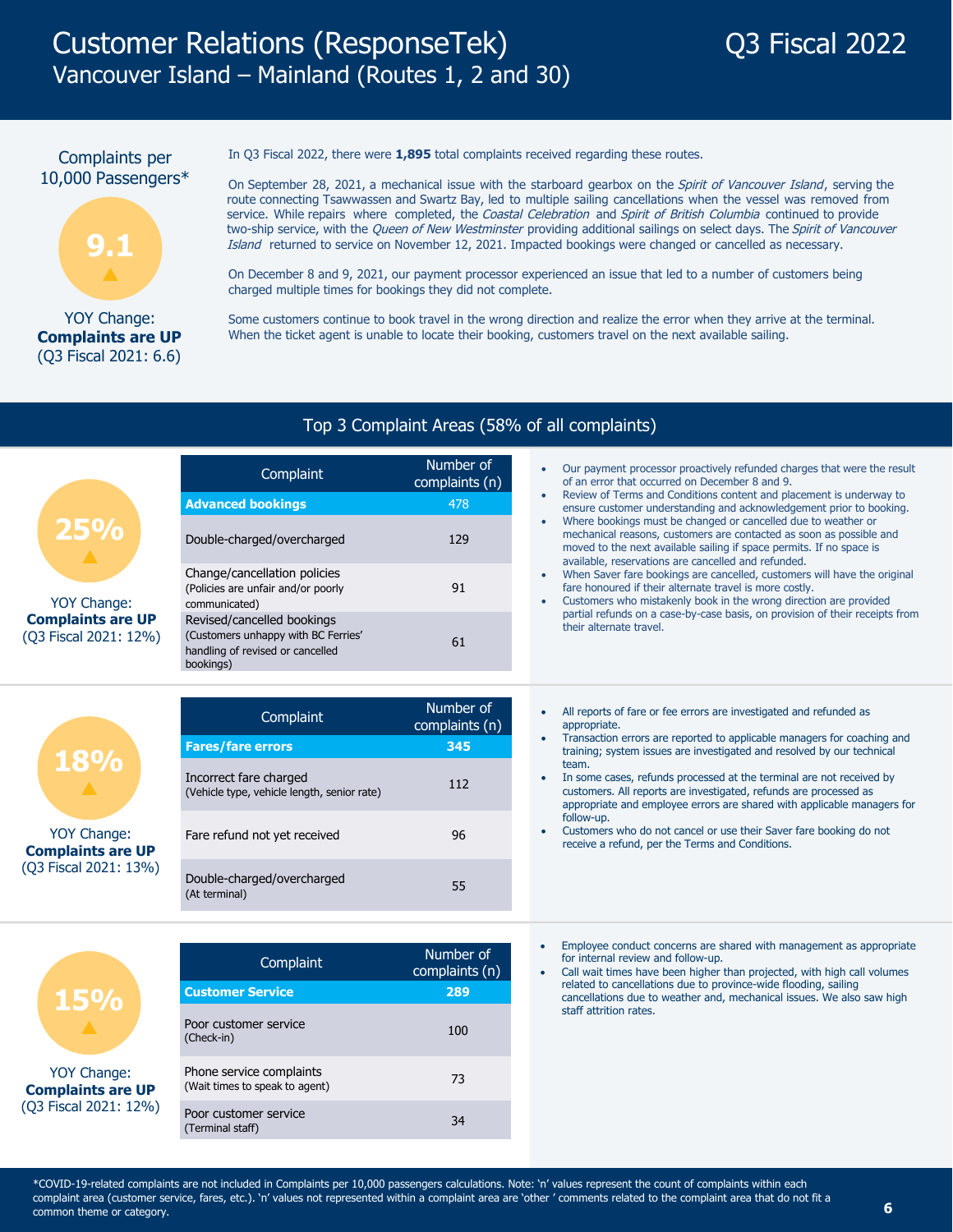## Customer Relations (ResponseTek) Q3 Fiscal 2022 Sunshine Coast (Routes 3, 7, 8, 13, 17 and 18)



#### Complaints per 10,000 Passengers\*



#### YOY Change: **Complaints are DOWN** (Q3 Fiscal 2021: 4.8)

In Q3 Fiscal 2022, there were **396** total complaints received regarding these routes.

Saver fares were introduced on the Horseshoe Bay-Langdale route on September 4, 2021. Originally set to run through October 31, 2021, the discounted fares were extended through January 5, 2022 and then extended a second time through March 31, 2022. Although popular, Saver fares in some cases lead to confusion for customers who are unfamiliar with the cancellation and no-show policies, and who expect a refund when bookings go unused.

On December 26, 2021, extreme cold temperatures caused the loss of power to the rescue boat on the Island K'ulut'a. The day's sailings between Powell River and Texada Island were cancelled; a water taxi provided service in the afternoon until the Salish Orca attended and provided service on a modified Powell River-Comox-Texada Island triangle run. A handful of compensation requests were received as a result of the cancellations.

#### Top 3 Complaint Areas (44% of all complaints)

| <b>18%</b><br>YOY Change:<br><b>Complaints are</b> | Complaint                                                                                                            | Number of<br>complaints (n) |  |        | In August, a software fix was implemented to address Current Conditions<br>inaccuracies, no further issues have been noted in Q3 Fiscal 2022.<br>In early November, an Arrivals and Departures link was added to all                    |
|----------------------------------------------------|----------------------------------------------------------------------------------------------------------------------|-----------------------------|--|--------|-----------------------------------------------------------------------------------------------------------------------------------------------------------------------------------------------------------------------------------------|
|                                                    | <b>BC Ferries website</b>                                                                                            | 70                          |  |        | Current Conditions pages, providing customers with quick access to real-                                                                                                                                                                |
|                                                    | Improve online booking flow/system<br>(Improve user experience when making a<br>booking online)                      | 16                          |  |        | time information on arrival and departure times, as well as information on<br>delays.<br>In mid-November, an All Routes Status At-a-Glance page was added to<br>Current Conditions. This page, which is updated manually throughout the |
|                                                    | <b>Improve Current Conditions/service</b><br>updates<br>(Ensure information is accurate, relevant<br>and up to date) | 13                          |  | fleet. | day, allows customers to easily view all current Service Notices across the                                                                                                                                                             |
| <b>DOWN</b><br>(O3 Fiscal 2021: 49%)               | Improve ease of navigation/ease of<br>finding information                                                            |                             |  |        |                                                                                                                                                                                                                                         |

•

|                                                  | Complaint                                               |    |
|--------------------------------------------------|---------------------------------------------------------|----|
|                                                  | <b>Fares/fare errors</b>                                | 52 |
| 13%                                              | Incorrect fare charged<br>(Senior rate, vehicle length) | 26 |
| YOY Change:                                      | Double-charged/overcharged                              | 14 |
| <b>Complaints are UP</b><br>(Q3 Fiscal 2021: 8%) | Experience™ Card issue                                  | 3  |

- Transaction errors are reported to applicable managers for coaching and training; system issues are investigated and resolved by our technical team.
- All reports of fare or fee errors are investigated and refunded as appropriate.
- Cancellation and change policies related to Saver fares are communicated at time of booking; fares and fees are refunded on a case-by-case basis, and customers are provided information and clarification for future travel.
- Experience™ Card issues are investigated and rectified when appropriate. Work is underway to clarify for customers the different Experience™ Card load levels and the discounts they offer. • •



YOY Change: **Complaints are UP**  (Q3 Fiscal 2021: 6%)

| Complaint                                                                   | Number of<br>complaints (n) |
|-----------------------------------------------------------------------------|-----------------------------|
| <b>Sailings/schedules</b>                                                   | 51                          |
| Sailing waits/delays<br>(Frequency of delays and waits between<br>sailings) | 19                          |
| Cancelled sailings<br>(Frustration expressed due to cancelled<br>sailings)  | $12 \overline{ }$           |
| Difficulty making/missed connections                                        |                             |

- Delays on one of Horseshoe Bay's three routes can cause the other two routes to fall behind, as only one vessel can enter or exit Horseshoe Bay at a time. Staff focus on efficiently loading and offloading the ship in order to remain on schedule.
- When sailings are cancelled, every effort is made to load customers on the next sailing. Where space is available, reservations are honoured for the following departure.
- Connections between different routes are not guaranteed in order to maintain sailing schedules. However, those travelling from Horseshoe Bay-Langdale, and then on the last sailing from Earls Cove-Saltery Bay, may request the Route 7 vessel to wait up to 30 minutes for them to arrive when the Route 3 vessel is running behind schedule. •

\*COVID-19-related complaints are not included in Complaints per 10,000 passengers calculations. Note: 'n' values represent the count of complaints within each complaint area (customer service, fares, etc.). 'n' values not represented within a complaint area are 'other ' comments related to the complaint area that do not fit a common theme or category.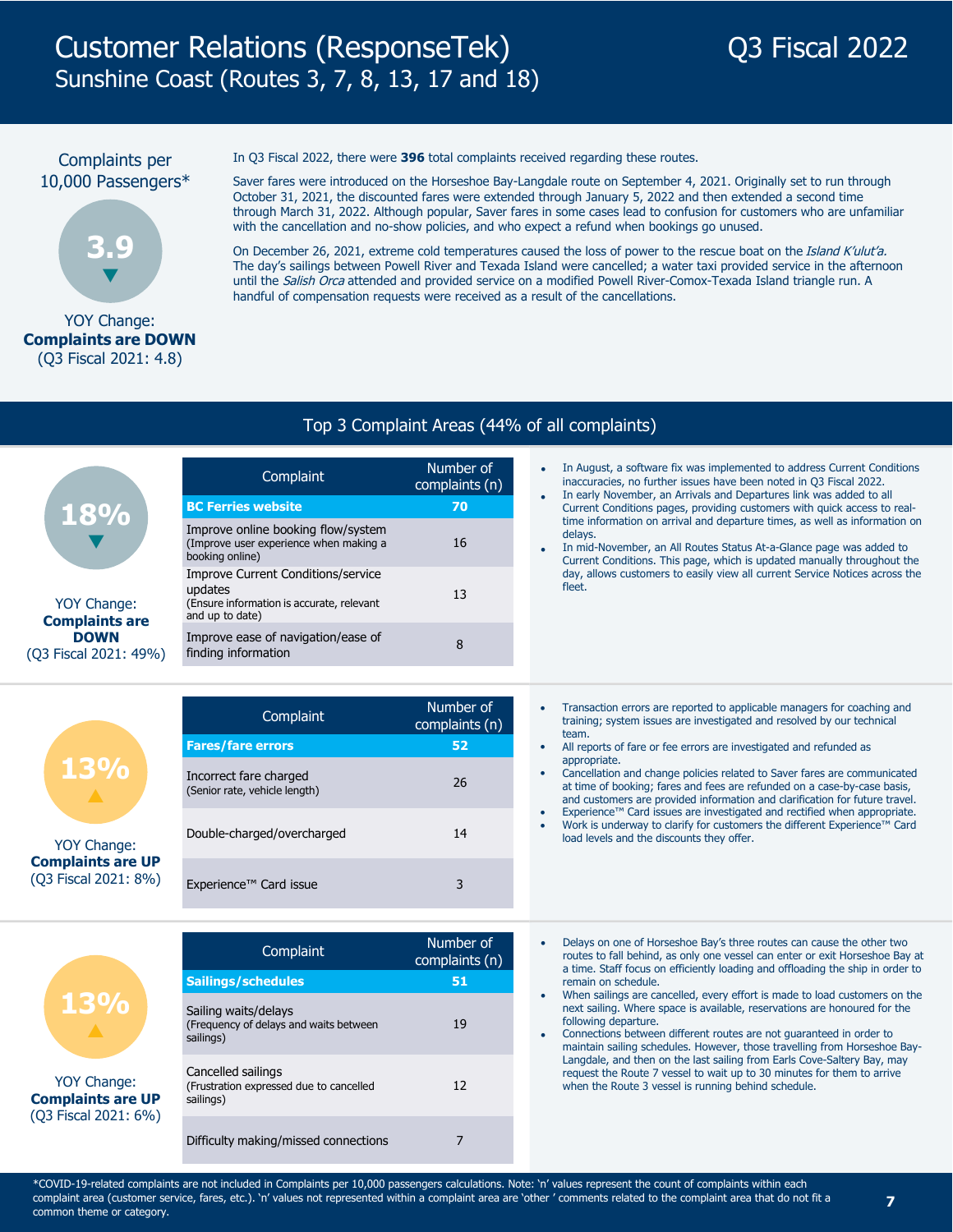#### Complaints per 10,000 Passengers\*



#### YOY Change: **Complaints are DOWN** (Q3 Fiscal 2021: 7.0)

In Q3 Fiscal 2022, there were **482** total complaints received regarding these routes.

On the route connecting Crofton with Vesuvius, the reintroduction of the Quinitsa, which replaced the larger Bowen Queen during the off-peak season as of October 21, 2021, led to customer frustration from those who experienced sailing waits.

Following the introduction of Transport Canada's requirement for mandatory crew vaccinations, the Nanaimo Harbour-Gabriola Island route experienced a crew shortage that, unlike other routes, could not be addressed before the requirement came into effect. The schedule was temporarily adjusted as a result.

On November 15, 2021, an atmospheric river caused flooding and washouts in several parts of the province. Damage to the Malahat Highway on Vancouver Island meant road access between Greater Victoria and the rest of Vancouver Island was temporarily unavailable. Crews on the Brentwood Bay-Mill Bay route provided four extra late-night round trips on November 15, 16 and 17, 2021 to accommodate traffic impacted by the road closures.

#### Top 3 Complaint Areas (57% of all complaints)

| <b>35%</b><br>YOY Change:<br><b>Complaints are UP</b> | Complaint<br><b>Sailings/schedules</b>                                         | Number of<br>complaints (n)<br>167 |                                                                                                                                                                                                    | Schedule adjustments were made on Route 20 (Chemainus–Thetis<br>Island-Penelakut) to improve on-time performance and reliability.<br>The 3:45 pm sailing from Nanaimo Harbour was permanently changed to<br>4:00 pm in early October following consultation with the Ferry Advisory                                             |
|-------------------------------------------------------|--------------------------------------------------------------------------------|------------------------------------|----------------------------------------------------------------------------------------------------------------------------------------------------------------------------------------------------|---------------------------------------------------------------------------------------------------------------------------------------------------------------------------------------------------------------------------------------------------------------------------------------------------------------------------------|
|                                                       | Cancelled sailings<br>(Frustration expressed due to cancelled<br>sailings)     | 111                                |                                                                                                                                                                                                    | Committee, to reduce frequent delays.<br>Due to the November 15 Transport Canada vaccination requirement,<br>available crew operated the Quinsam on Route 19 (Nanaimo Harbour-<br>Gabriola) for one full shift daily, which was supplemented with early<br>morning and late evening water taxi service. The Quinsam returned to |
|                                                       | Sailing waits/delays<br>(Frequency of delays and waits between<br>sailings)    | 21                                 |                                                                                                                                                                                                    | regular service on November 24. Related compensation requests were<br>considered on a case-by-case basis.<br>Island Kwigwis and Island Gwawis arrived in BC late 2021, they will allow                                                                                                                                          |
| (Q3 Fiscal 2021: 8%)                                  | Vessel substitution - larger ferry<br>required<br>(Increase capacity on Rt. 6) | 11                                 | Route 19 to transition to a two-vessel operation in 2022.<br>When possible, vessels operating on the Southern Gulf Islands routes wait<br>for connecting sailings and make up time during transit. |                                                                                                                                                                                                                                                                                                                                 |

|                                                                                            | Complaint                                                                                          | Number of<br>complaints (n) |           | Employee conduct concerns are shared as appropriate for internal<br>review and follow-up.<br>When agent error affects customer travel, compensation is provided on                                                                                                                            |
|--------------------------------------------------------------------------------------------|----------------------------------------------------------------------------------------------------|-----------------------------|-----------|-----------------------------------------------------------------------------------------------------------------------------------------------------------------------------------------------------------------------------------------------------------------------------------------------|
| 12%<br>$\blacktriangle$<br>YOY Change:<br><b>Complaints are UP</b><br>(Q3 Fiscal 2021: 9%) | <b>Customer service</b>                                                                            | 58                          |           | a case-by-case basis.                                                                                                                                                                                                                                                                         |
|                                                                                            | Phone service complaints (Unhelpful or<br>unpleasant staff, misinformation, booking<br>error made) | 14                          | $\bullet$ | Despite a significant increase in staffing levels in the Customer Service<br>Centre in the spring of 2021, call wait times have been higher than<br>projected, with high call volumes related to cancellations due to<br>province-wide flooding, and sailing cancellations due to weather and |
|                                                                                            | Poor customer service<br>(Terminal staff)                                                          | 10                          |           | mechanical issues. We also saw high staff attrition rates. The hiring and<br>training process is underway for spring 2022.                                                                                                                                                                    |
|                                                                                            | Phone service complaints<br>(Wait times to speak to agent)                                         | 9                           |           |                                                                                                                                                                                                                                                                                               |



**Complaints are UP**  (Q3 Fiscal 2021: 5%)

| Complaint                                                                                                                   | Number of<br>complaints (n) |
|-----------------------------------------------------------------------------------------------------------------------------|-----------------------------|
| <b>Advanced bookings</b>                                                                                                    | 49                          |
| Revised/cancelled bookings<br>(Customers unhappy with BC Ferries'<br>handling of revised or cancelled bookings)             | 11                          |
| Change/cancellation policies<br>(Policies are unfair and/or poorly<br>communicated)                                         | 10                          |
| Improve process for making booking<br>changes<br>(Improve/clarify online process, expedite<br>access to call centre agents) | 10                          |

- The sailings between Tsawwassen and the Southern Gulf Islands are 100%reservable, and fees apply when customers cancel less than one week in advance. With long wait times to connect to the Customer Service Centre and a website outage, customers in some cases were unable to cancel their bookings in time to avoid the fee. Refunds were provided on a case-by-case basis where appropriate.
- Review of Terms and Conditions content and placement is underway to ensure customer understanding and acknowledgement prior to booking
- Bookings can be modified through the website 24 hours a day or through the Customer Service Centre during operating hours.
- In order to improve call wait times in the Customer Service Centre, hiring and training is underway for spring 2022.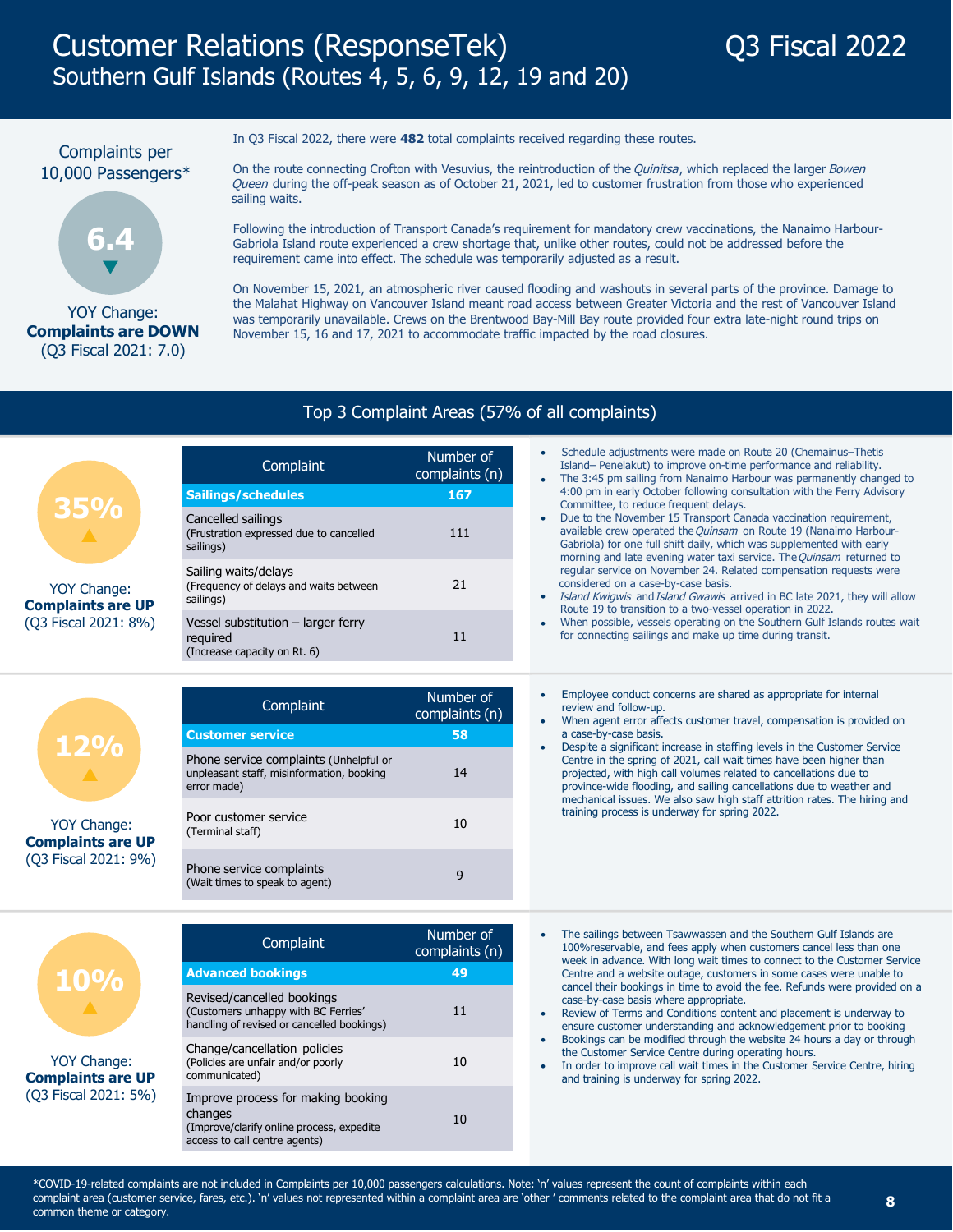## Customer Relations (ResponseTek) Q3 Fiscal 2022 Northern Gulf Islands (Routes 21, 22, 23, 24 and 25)

#### Complaints per 10,000 Passengers\*



### **Complaints are UP** (Q3 Fiscal 2021: 2.3)

In Q3 Fiscal 2022, there were **104** total complaints received regarding these routes.

The Tachek, serving Quadra Island-Cortes Island, lost power to the starboard engine on October 14, 2021. Sailings were cancelled for the remainder of the day and the following day, with service resuming midday on October 16, 2021. Poor weather and sailing distance prevented the use of a water taxi to Cortes Island. The Quadra Queen II provided sailings when service resumed.

On December 17, 2021, the 4:00 pm sailing departing Buckley Bay, which typically carries students home to Denman and Hornby Islands, departed without the students onboard. Due to winter conditions, the school bus was delayed and the driver forgot to notify the vessel and the terminal of the delay. A number of parents complained about the sailing wait that their children experienced as a result.

Customers travelling on two routes – Buckley Bay-Denman Island and Denman Island-Hornby Island – expect to be loaded and offloaded based on the order of arrival at the terminal for their first sailing, to maintain the order of arrival for the second leg of their travels. In addition to being an issue of fairness for customers, some have raised safety concerns about other customers driving in a reckless manner between the two terminals on Denman Island in order to avoid a wait for the second sailing.

### Top 3 Complaint Areas (66% of all complaints)

|                                                             | Complaint                                                                   | Number of<br>complaints (n) |
|-------------------------------------------------------------|-----------------------------------------------------------------------------|-----------------------------|
|                                                             | <b>Sailings/schedules</b>                                                   | 29                          |
| 28%<br><b>AV</b><br>YOY Change:<br><b>Complaints are UP</b> | Cancelled sailings<br>(Frustration expressed due to cancelled<br>sailings)  | 16                          |
|                                                             | Vessel issue<br>(Mechanical issues impacting Rt. 24)                        |                             |
| (Q3 Fiscal 2021: 19%)                                       | Sailing waits/delays<br>(Frequency of delays and waits between<br>sailings) |                             |

|                                                                        | Complaint                                                                                                        | Number of<br>complaints (n) |  | The courtesy lanes at Buckley Bay and Campbell River provide early and<br>sequential loading and offloading for customers travelling through to either<br>Hornby Island or Cortes Island, provided their place in line would afford                                                               |
|------------------------------------------------------------------------|------------------------------------------------------------------------------------------------------------------|-----------------------------|--|---------------------------------------------------------------------------------------------------------------------------------------------------------------------------------------------------------------------------------------------------------------------------------------------------|
| 22%<br>YOY Change:<br><b>Complaints are UP</b><br>(Q3 Fiscal 2021: 3%) | <b>Loading/directions</b>                                                                                        | 23                          |  | them a space on the sailing. Space in these lanes is limited and may be<br>unavailable in times of heavy traffic. Customers who raise concerns about                                                                                                                                              |
|                                                                        | Dissatisfaction with loading procedure<br>(Increase fairness, organization and safety<br>when loading/unloading) |                             |  | this are provided information on the courtesy lane processes and<br>limitations.<br>The courtesy lane process for customers travelling via the Buckley Bay-                                                                                                                                       |
|                                                                        | Ferry departed prior to loading local<br>schoolchildren<br>(Rt. 21)                                              |                             |  | Denman Island route and then onwards to Hornby Island was improved<br>and clarified in order to ensure that the first 12 vehicles travelling these<br>routes are consistently offloaded first, allowing them to travel across<br>Denman Island in the same order as their arrival at Buckley Bay. |
|                                                                        | Improve safety during loading/<br>unloading<br>(Rt. 21 & 22)                                                     |                             |  | The Baynes Sound Connector will wait for the school bus to arrive at<br>Buckley Bay for the 4:00 pm departure when the delay is communicated to<br>the vessel and the terminal.<br>An additional round trip was completed on December 17 in order to assist                                       |
|                                                                        |                                                                                                                  |                             |  | the students who missed the 4:00 pm sailing to Denman Island.                                                                                                                                                                                                                                     |

| 11697                                                                  |
|------------------------------------------------------------------------|
| <b>YOY Change:</b><br><b>Complaints are UP</b><br>(Q3 Fiscal 2021: 9%) |

| Complaint                                                        | Number of<br>complaints (n) |
|------------------------------------------------------------------|-----------------------------|
| <b>Fares/fare errors</b>                                         | 17                          |
| Incorrect fare charged<br>(Senior rate, vehicle type, thru fare) | 11                          |
| Experience™ Card issue                                           |                             |

- Trends in errors are reported to applicable managers for coaching and training; system issues are investigated and resolved by our technical team.
- All reports of erroneous charges are investigated and refunded as appropriate.
- Experience™ Card issues are investigated and rectified when appropriate. Fare disputes with the Experience™ Card tend to involve incorrect savings type; customers are provided an explanation of the different load levels and the discounts they provide. Vouchers are provided on a case-by-case basis in lieu of refunds, where appropriate.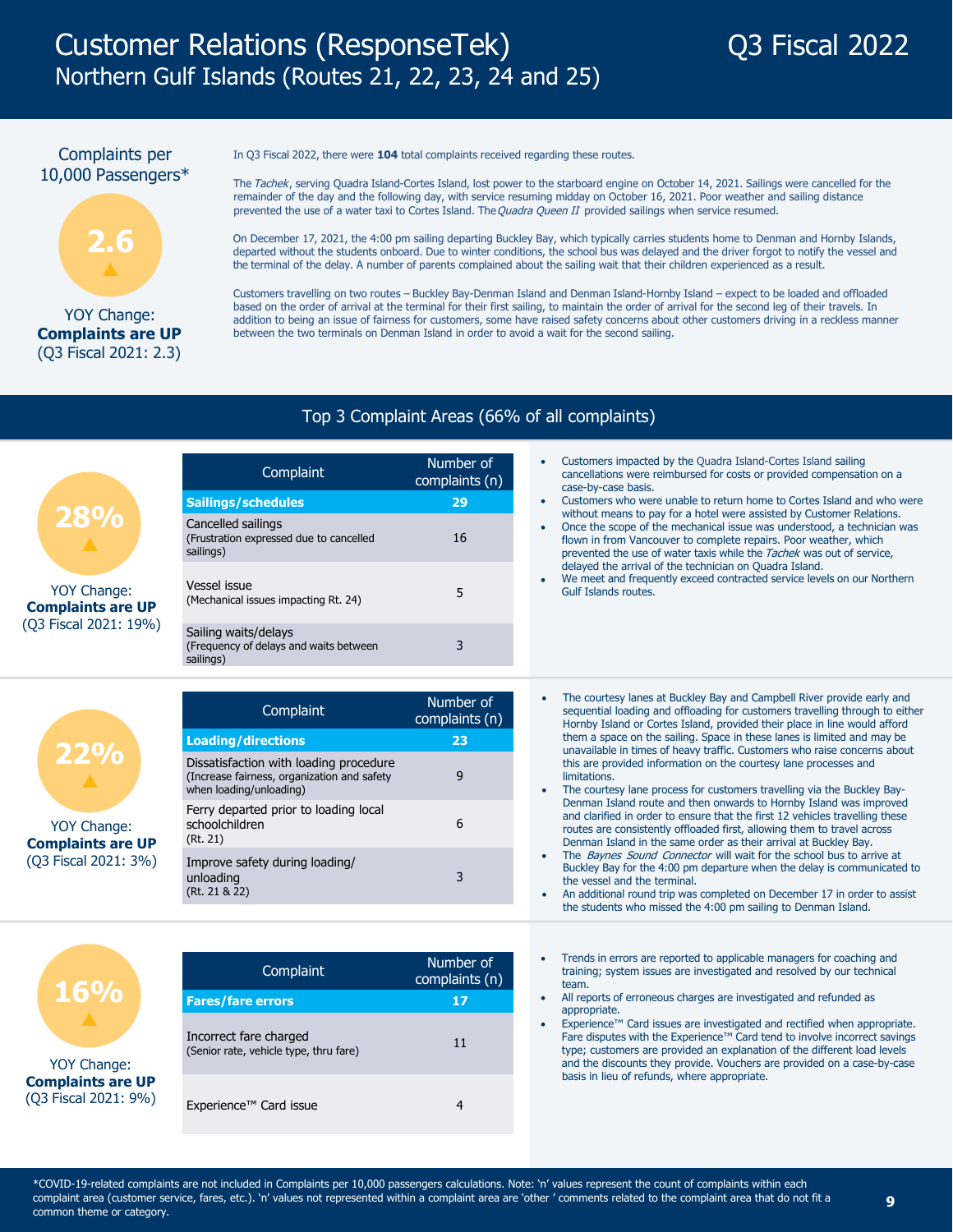#### Complaints per 10,000 Passengers\*



#### YOY Change: **Complaints are UP** (Q3 Fiscal 2021: 16.6)

In Q3 Fiscal 2022, there were **86** total complaints received regarding these routes.

A number of weather-related cancellations and delays occurred in Q3 Fiscal 2022. During the winter months, one vessel operates between Port Hardy-Prince Rupert and Prince Rupert-Haida Gwaii. In order to maximize the number of crossings offered, sailings are scheduled with minimal time between each departure.

On October 11 and 12, 2021, poor weather led to the cancellation of one round trip between Prince Rupert and Haida Gwaii. Weather caused the rescheduling of another round trip, moving it from November 11 and 12, 2021 to November 17 and 18, 2021, when the vessel was next available. Sailings were cancelled or rescheduled for later in the week. These decisions were made in order to reduce the impact on the greatest number of customers, as holding the sailings would have caused cascading delays for several days following.

#### Top 3 Complaint Areas (54% of all complaints)

|                                         | Complaint                                                                     | Number of<br>complaints (n) |
|-----------------------------------------|-------------------------------------------------------------------------------|-----------------------------|
|                                         | <b>Customer service</b>                                                       | 17                          |
| <b>20%</b><br>$\Delta$                  | Phone service complaints<br>(Wait times to speak to agent)                    | 8                           |
| YOY Change:<br><b>Complaints are UP</b> | Poor customer service<br>(Terminal staff)                                     | 4                           |
| (Q3 Fiscal 2021: 7%)                    | Poor customer service<br>(Slow response to customer complaints/<br>inguiries) |                             |

|                                                                                     | Complaint                                                                           | Number of<br>complaints (n) |  | Review of Terms and Conditions content and placement is underway to<br>ensure customer understanding and acknowledgement prior to booking.<br>Customers who book while logged into their account may view all of their                                                                     |
|-------------------------------------------------------------------------------------|-------------------------------------------------------------------------------------|-----------------------------|--|--------------------------------------------------------------------------------------------------------------------------------------------------------------------------------------------------------------------------------------------------------------------------------------------|
| 17%<br>YOY Change:<br><b>Complaints are</b><br><b>DOWN</b><br>(Q3 Fiscal 2021: 23%) | <b>Advanced bookings</b>                                                            | 15                          |  | bookings and modify bookings through the website. Customers booking                                                                                                                                                                                                                        |
|                                                                                     | Change/cancellation policies<br>(Policies are unfair and/or poorly<br>communicated) |                             |  | as a 'quest' (without an account) can modify bookings by accessing the<br>link in their confirmation email. All customers can modify their booking<br>through the call centre.<br>Bookings are opened to the public as soon as sailings are built in the                                   |
|                                                                                     | Extend booking window for future<br>sailings                                        |                             |  | system. Schedules are available up to 6 months in advance, and while<br>bookings are typically available for summer sailings by the end of<br>February we are working to increase the booking window.<br>All reports of erroneous charges are investigated and refunded as<br>appropriate. |
|                                                                                     | Double-charged/overcharged                                                          |                             |  |                                                                                                                                                                                                                                                                                            |



| Complaint                                                                  | Number of<br>complaints (n) |
|----------------------------------------------------------------------------|-----------------------------|
| Sailings/schedules                                                         | 15                          |
| Cancelled sailings<br>(Frustration expressed due to cancelled<br>sailings) | 12                          |
| Additional sailings<br>(Increase sailings on Rt. 10)                       | 3                           |

- Sailings are delayed or rescheduled whenever possible, as opposed to being cancelled, as this preserves customer bookings and prevents situations where reserved customers are unable to rebook cancelled bookings when space is limited.
- When cancellations occur, every effort is made to give customers as much notice as possible and to accommodate them on the next available sailing where space permits.

\*COVID-19-related complaints are not included in Complaints per 10,000 passengers calculations. Note: 'n' values represent the count of complaints within each complaint area (customer service, fares, etc.). 'n' values not represented within a complaint area are 'other ' comments related to the complaint area that do not fit a common theme or category.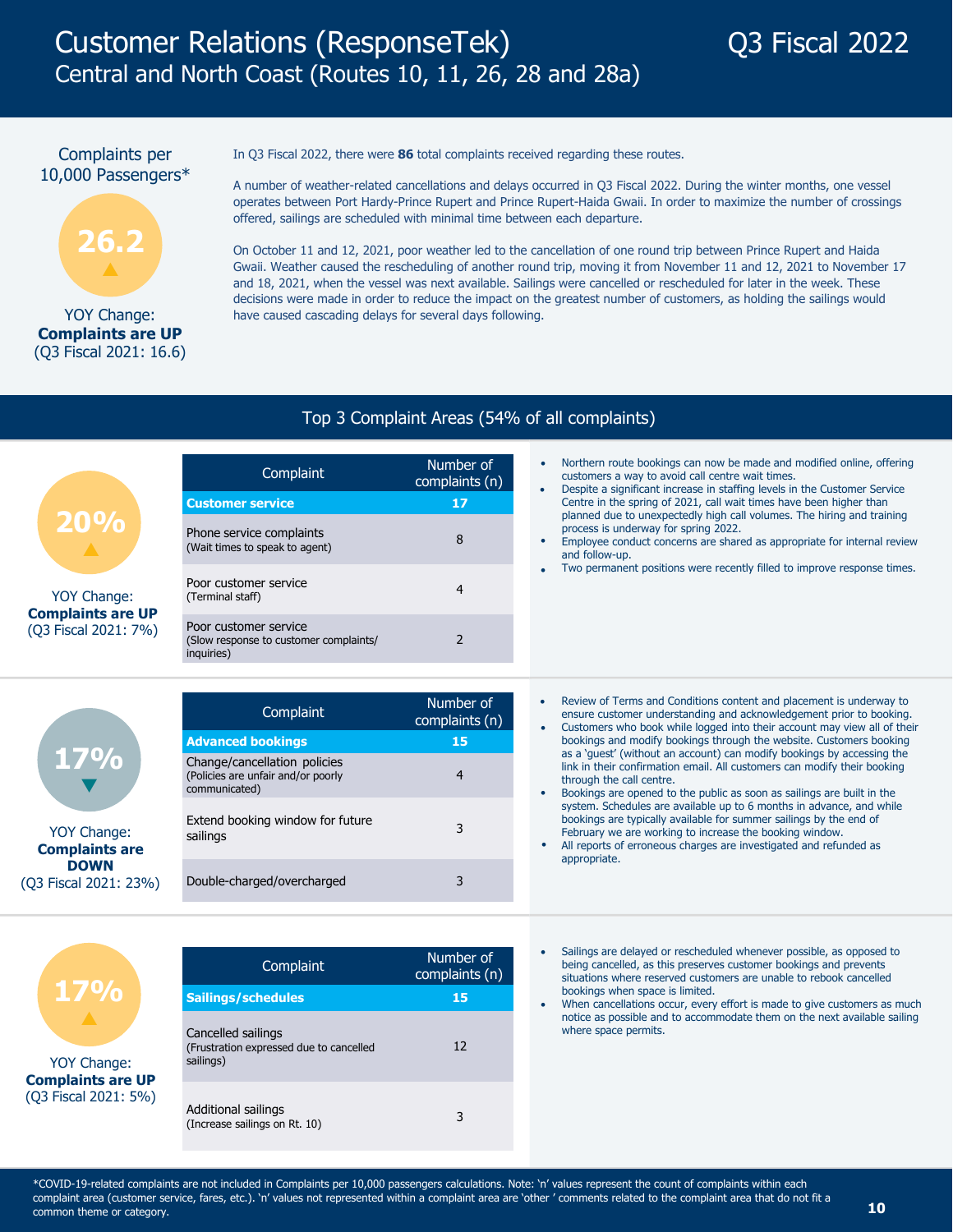#### **FERRY ADVISORY COMMITTEES**

BC Ferries has 13 Ferry Advisory Committees (FACs) that provide input and guidance to BC Ferries decisionmaking, and act as liaisons between BC Ferries and the communities they represent. FACs have been established for the geographic areas listed here.

BC Ferries generally holds a minimum of two formal public meetings a year with the FACs to discuss local terminal and service issues. Additional meetings may take place on an as-needed basis to address operational concerns, and to gather input on specific projects (e.g., terminal development plans). While many meetings this year were conducted virtually due to COVID-19 restrictions, we continued to look for opportunities to meet in person when restrictions allowed and it was safe to do so.

- **Brentwood Bay/Mill Bay**
- **Bowen Island**
- **Campbell River/Quadra Island/Cortes Island**
- **Chemainus/Thetis Island/Penelakut Island**
- **Denman/Hornby**
- **Gabriola Island**
- **Langdale/Gambier/Keats**
- **North and Central Coast**
- **Northern Sunshine Coast**
- **Salt Spring Island**
- **Southern Gulf Islands**
- **Southern Sunshine Coast**
- **Tri-Islands (Port McNeill/Sointula/Alert Bay)**

#### **FAC ACTIVITIES**

In Q3 Fiscal 2022, Ferry Advisory Committees were engaged in the following activities:

Project-related engagement: reviewing scheduling options for the Southern Gulf Islands.

Initial discussion with Salt Spring Island FAC on concept for a pilot to trial reservations on Route 6.

Met with all FAC Chairs and Co-Chairs to discuss FAC structure, Terms of Reference, membership application and processes.

Meetings with Gabriola Island FAC to discuss recent schedule adjustments and improvements to on-time performance.

Meetings to discuss operational and route-specific issues with:

Tri-Islands – November 19, 2021

North Sunshine Coast – December 2, 2021

Bowen Island – December 3, 2021

Gambier-Keats – December 6, 2021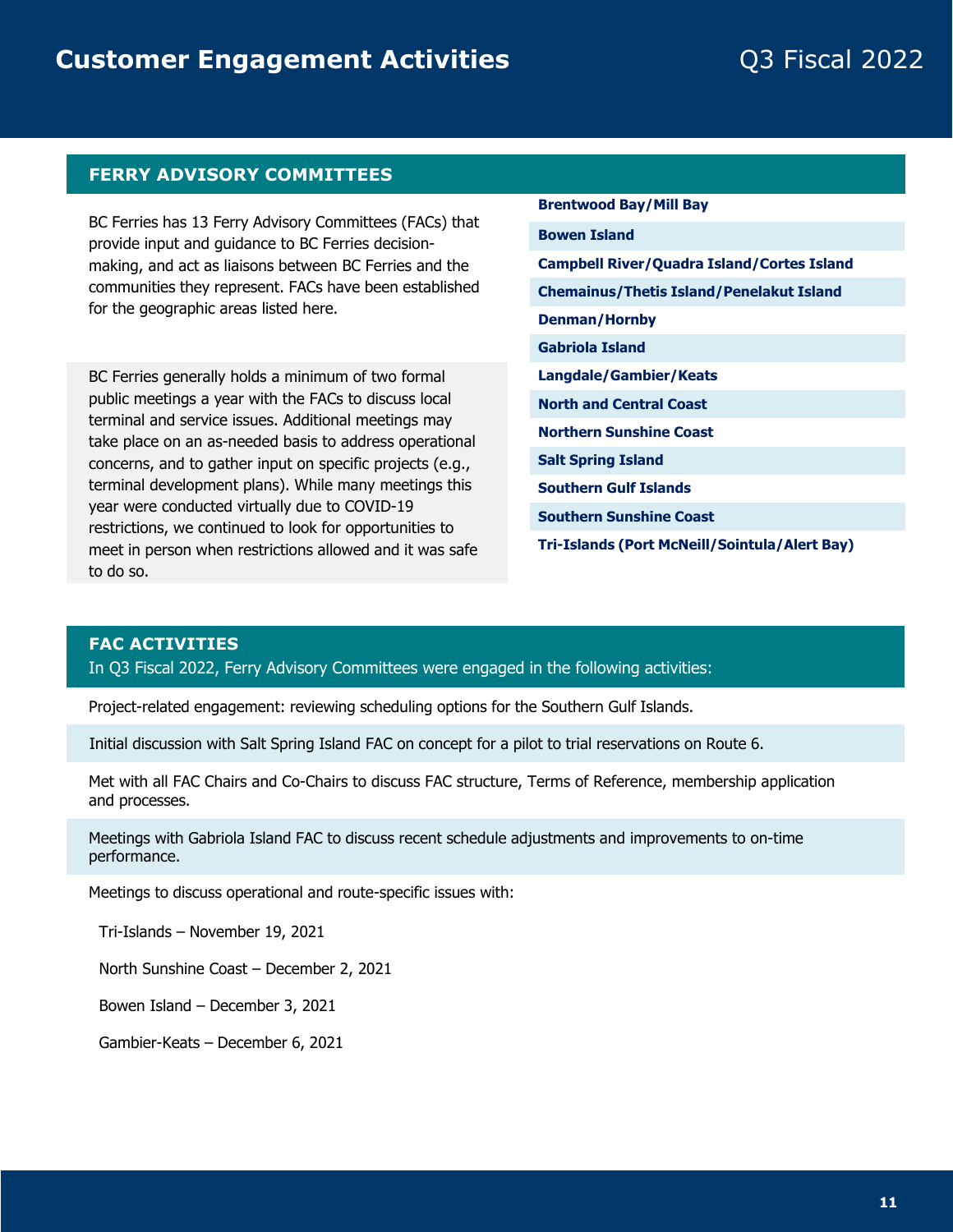#### **THEMES**

#### In Q3 Fiscal 2022, discussions with Ferry Advisory Committee members included the following key themes:

Resolving route-specific problems and community experiences shared by FAC members.

Addressing on-time performance issues as traffic returns stronger than expected.

Reviewing project-related input, as described in the Project-Based Engagement Initiatives section (see following page).

#### *NORTHERN EXPEDITION* **OUT OF SERVICE**

In November, a feedback session provided Ferry Advisory Committee members, community leaders, First Nations, and tourism operators with an opportunity to comment on the communications and engagement process during the Northern Expedition out-of-service period. The feedback was generally positive, with stakeholders expressing appreciation for the ongoing communications throughout the outage.

Stakeholders felt that BC Ferries was responsive to the concerns and suggestions raised during regular meetings and felt the response helped to alleviate some of the bottlenecks that could have occurred. Stakeholders also noted that community impacts of the outage were noticeable, including an impact on visitor numbers that affected tourism and local businesses economically. Stakeholders provided suggestions for community channels that could be accessed for future communications, including community poster boards, social media and printed signage.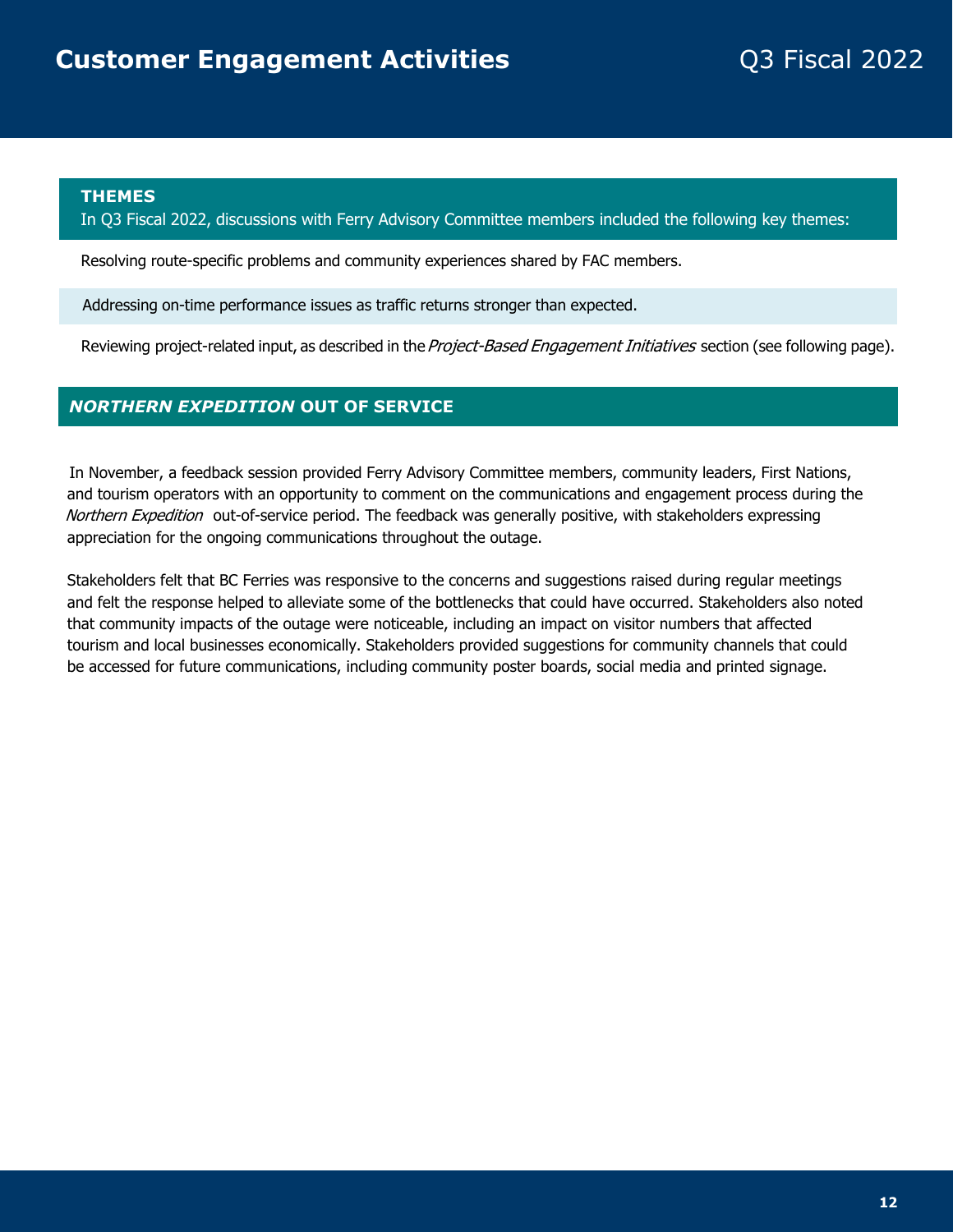### **Customer Engagement Activities Customer Engagement Activities Q3 Fiscal 2022**

#### **PROJECT-BASED ENGAGEMENT INITIATIVES**

We believe that engagement with staff, stakeholders, customers, community members and First Nations results in better decisions, and that this engagement can create solutions to challenges we may not have otherwise considered. We are committed to:

**Involving** our customers, the Indigenous and coastal communities we serve, and our employees in the decisions that impact them whenever possible.

**Listening** carefully to what we hear, and considering all feedback alongside safety, financial, operational, environmental and other requirements as we make our decisions.

**Responding** to what we hear by being open to adapting our engagement efforts as we go, and by showing how engagement input has influenced our decision-making process.



| <b>Title of</b><br>project             | <b>Southern Gulf</b><br><b>Island Scheduling</b><br><b>Project - Initial</b><br><b>Review of Schedule</b><br><b>Concepts</b> | <b>Sturdies Bay</b><br><b>Terminal</b><br><b>Development Plan</b>                              | <b>Village Bay</b><br><b>Terminal</b><br><b>Development</b><br><b>Plan</b>                                                                                         | <b>Otter Bay</b><br><b>Terminal</b><br><b>Development</b><br><b>Plan</b>                                                                                         |
|----------------------------------------|------------------------------------------------------------------------------------------------------------------------------|------------------------------------------------------------------------------------------------|--------------------------------------------------------------------------------------------------------------------------------------------------------------------|------------------------------------------------------------------------------------------------------------------------------------------------------------------|
| <b>Purpose of</b><br>engagement        | Support the<br>development of an<br>enhanced schedule<br>for the Southern Gulf<br>Islands                                    | Gather input on the<br>draft options for a<br>Terminal<br>Development Plan<br>for Sturdies Bay | Inform the<br>creation of a<br>Terminal<br>Development Plan<br>for Village Bay,<br>and gather input<br>on opportunities<br>and challenges at<br>the terminal today | Inform the<br>creation of a<br>Terminal<br>Development Plan<br>for Otter Bay, and<br>gather input on<br>opportunities and<br>challenges at the<br>terminal today |
| <b>Engagement</b><br><b>activities</b> | FAC meeting                                                                                                                  | No engagement<br>activities took place<br>in Q3 Fiscal 2022                                    | No engagement<br>activities in<br><b>Q3 Fiscal 2022</b>                                                                                                            | No engagement<br>activities in<br>Q3 Fiscal 2022                                                                                                                 |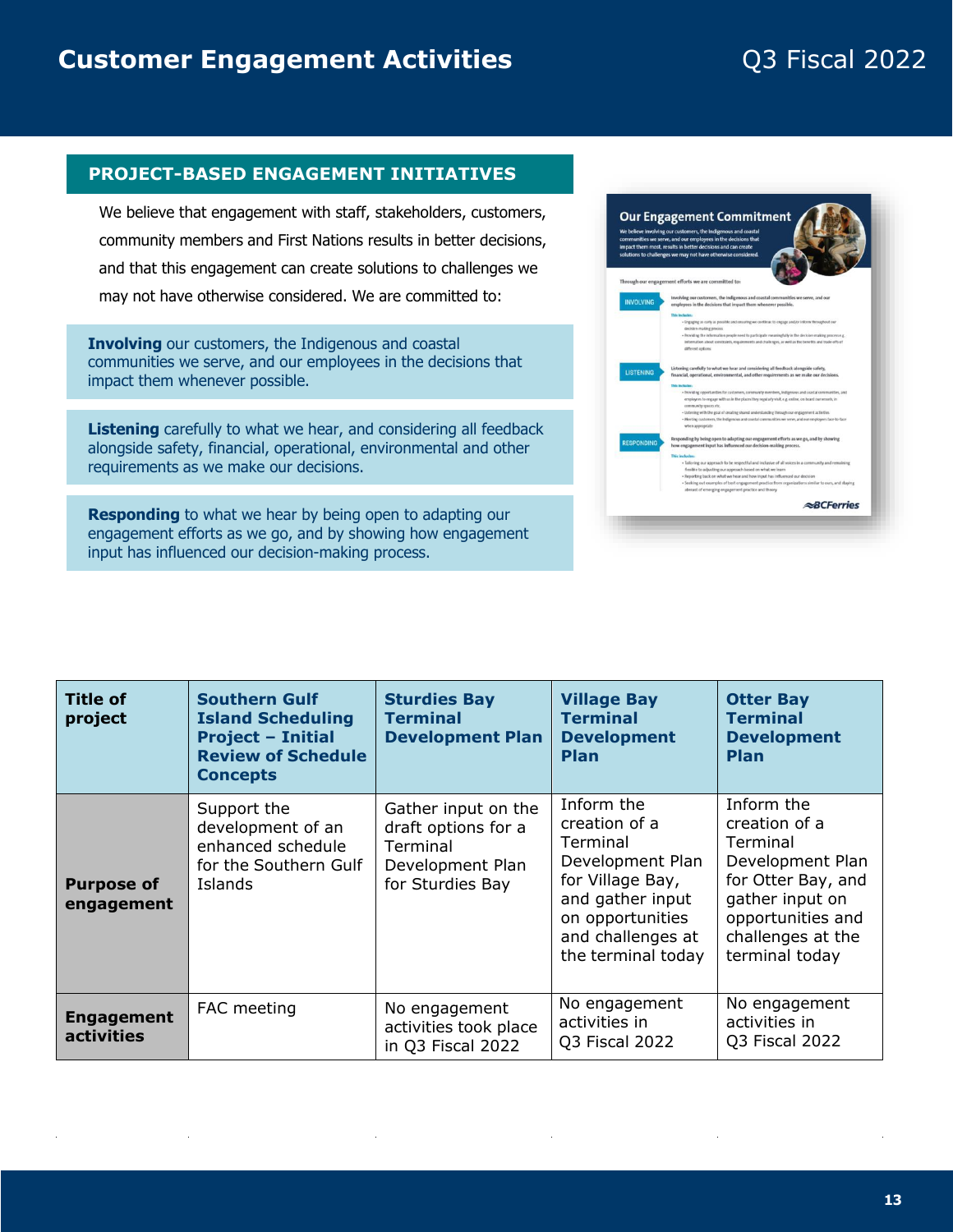## **Customer Engagement Activities Customer Engagement Activities Q3 Fiscal 2022**

| <b>Title of</b><br>project | <b>Southern Gulf</b><br><b>Island Scheduling</b><br><b>Project - Initial</b><br><b>Review of Schedule</b><br><b>Concepts</b>                                                                                                                                              | <b>Sturdies Bay</b><br><b>Terminal</b><br><b>Development Plan</b>                                                                                                                                                                     | <b>Village Bay</b><br><b>Terminal</b><br><b>Development</b><br>Plan                      | <b>Otter Bay</b><br><b>Terminal</b><br><b>Development</b><br>Plan                        |
|----------------------------|---------------------------------------------------------------------------------------------------------------------------------------------------------------------------------------------------------------------------------------------------------------------------|---------------------------------------------------------------------------------------------------------------------------------------------------------------------------------------------------------------------------------------|------------------------------------------------------------------------------------------|------------------------------------------------------------------------------------------|
|                            | Reviewed revised<br>schedule options for<br>the Southern Gulf<br>Islands                                                                                                                                                                                                  | Enhancing<br>pedestrian space<br>and safety                                                                                                                                                                                           | Improve customer<br>amenities                                                            |                                                                                          |
| <b>Key themes</b>          | Request to keep<br>schedule unchanged<br>Concern over broken<br>morning connection<br>between Mayne and<br>Galiano Islands as<br>presented in<br>proposed schedule<br>Request to delay<br>community<br>engagement until<br>large in-person<br>gatherings are<br>permitted | Holding area and<br>parking<br>improvements<br>Addition of transfer<br>traffic thru lane<br>near terminal                                                                                                                             | Improve site<br>circulation and<br>safety                                                | Improve holding<br>area, traffic<br>management and<br>parking                            |
| <b>Next steps</b>          | <b>BC</b> Ferries to<br>review FAC input<br>and identify next<br>steps in<br>establishing final<br>schedule                                                                                                                                                               | <b>BC</b> Ferries is<br>currently<br>reviewing a draft<br>of the Terminal<br>Development Plan<br>Once approved,<br><b>BC Ferries will</b><br>inform key<br>stakeholders and<br>the public<br>(anticipated<br>approval early<br>F2023) | Phase two of<br>engagement on<br>terminal concepts<br>anticipated to<br>begin in Q4 2022 | Phase two of<br>engagement on<br>terminal concepts<br>anticipated to<br>begin in Q4 2022 |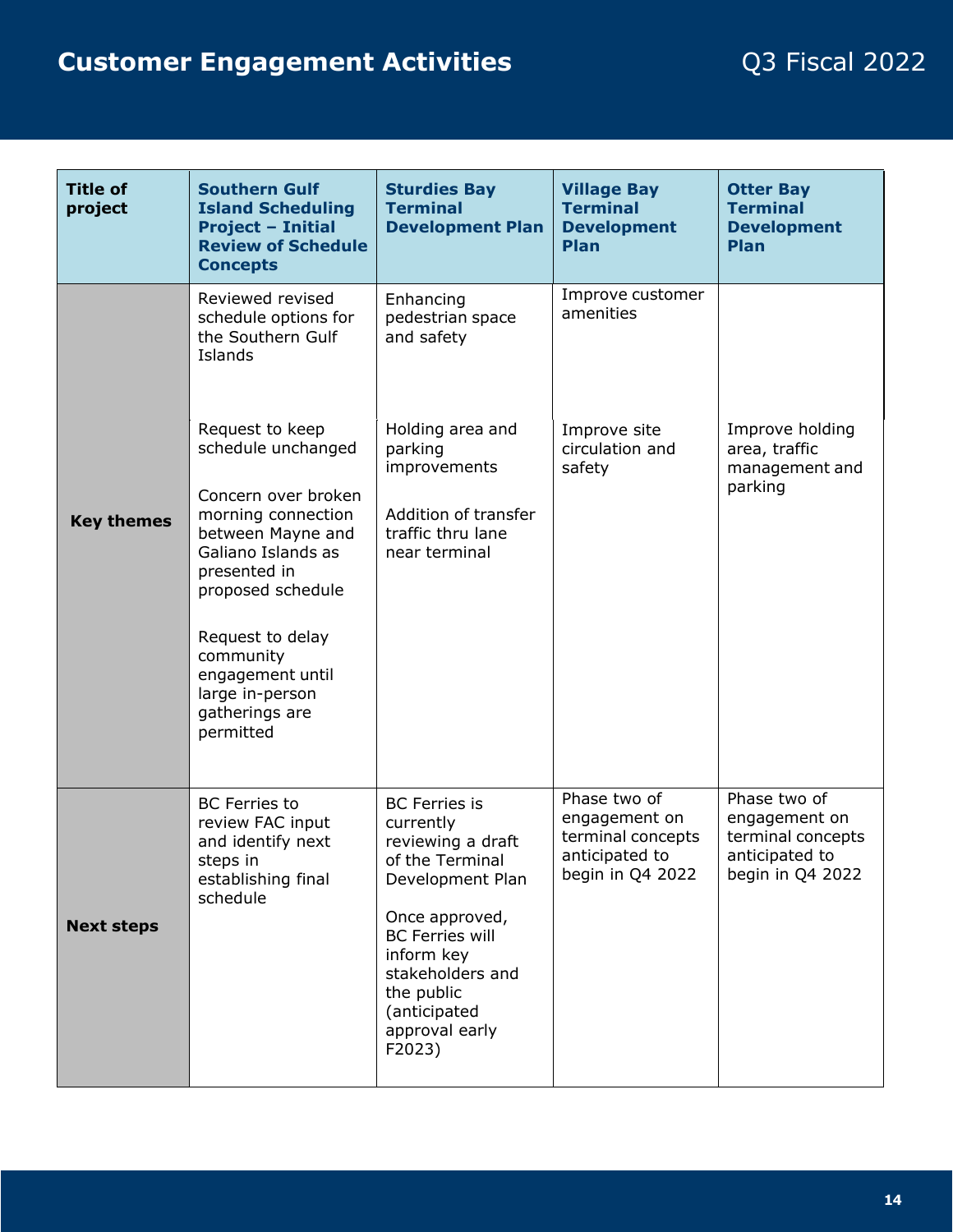#### **INDIGENOUS RELATIONS AND ENGAGEMENT**

The primary objective of early and ongoing engagement with First Nations with rights or title in the lands and waters on all major projects is to seek, identify and understand any potential adverse impacts that proposed activities may cause to their interests and to find ways to avoid or minimize these adverse impacts.



In Q3 Fiscal 2022, Indigenous relations and engagement activities included:

#### **TERMINAL DEVELOPMENT PROJECTS**

| <b>Swartz Bay Berth 5</b><br><b>Project</b>                                     | To support the proposed upgrades to accommodate the new Salish vessel, we continued<br>consultation with impacted First Nations and agents of the Crown to work towards<br>addressing specific concerns and regulatory requirements. These discussions are ongoing.                                                                                                                                                                                                |
|---------------------------------------------------------------------------------|--------------------------------------------------------------------------------------------------------------------------------------------------------------------------------------------------------------------------------------------------------------------------------------------------------------------------------------------------------------------------------------------------------------------------------------------------------------------|
| <b>Nanaimo Harbour</b><br>and Gabriola<br><b>Terminal</b><br><b>Development</b> | BC Ferries continued consultation with impacted First Nations and agents of the Crown to<br>address specific concerns. In addition, BC Ferries is working with Snuneymuxw First Nation<br>to establish terms for a protocol agreement. These discussions are ongoing.                                                                                                                                                                                              |
| <b>Denman Island</b><br><b>Terminal</b><br><b>Development</b>                   | A technical working group was formed with K'omoks First Nation and representatives from<br>Ministry of Transportation and Infrastructure, BC Transportation Financing Authority, and<br>Ministry of Indigenous Relations and Reconciliation. This group will work on terminal and<br>roadway designs to ensure K'omoks has continued access to their parcel of land in<br>Gravelly Bay for fishing and marine aquaculture purposes. These discussions are ongoing. |
| <b>Village Bay Berth 1</b><br><b>Rebuild Project</b>                            | BC Ferries met with representatives from Tsartlip First Nation to continue working towards<br>addressing the Nation's specific concerns and requirements with regards to Village Bay and<br>other areas of Tsartlip interest in BC Ferries operations. These discussions are ongoing.                                                                                                                                                                              |
|                                                                                 | <b>OUTREACH AND RELATIONSHIP-BUILDING</b>                                                                                                                                                                                                                                                                                                                                                                                                                          |
| <b>Haida Nation</b>                                                             | BC Ferries met with representatives from the Haida Nation to discuss access to medical<br>travel for community members and how BC Ferries could support First Nations Health<br>Authority Health Directors in Haida Gwaii with information and access to support.                                                                                                                                                                                                  |
| <b>Tsawwassen First</b><br><b>Nation</b>                                        | BC Ferries met with representatives from the Tsawwassen First Nation to discuss the idea of<br>a beach-keepers program in partnership with the Nation to help monitor and keep the<br>Tsawwassen causeway beach clean, and potentially provide the Nation with opportunities<br>for cultural awareness and knowledge sharing.                                                                                                                                      |
|                                                                                 | Representatives from BC Ferries Terminal Construction, Terminal Development, Strategy                                                                                                                                                                                                                                                                                                                                                                              |
|                                                                                 |                                                                                                                                                                                                                                                                                                                                                                                                                                                                    |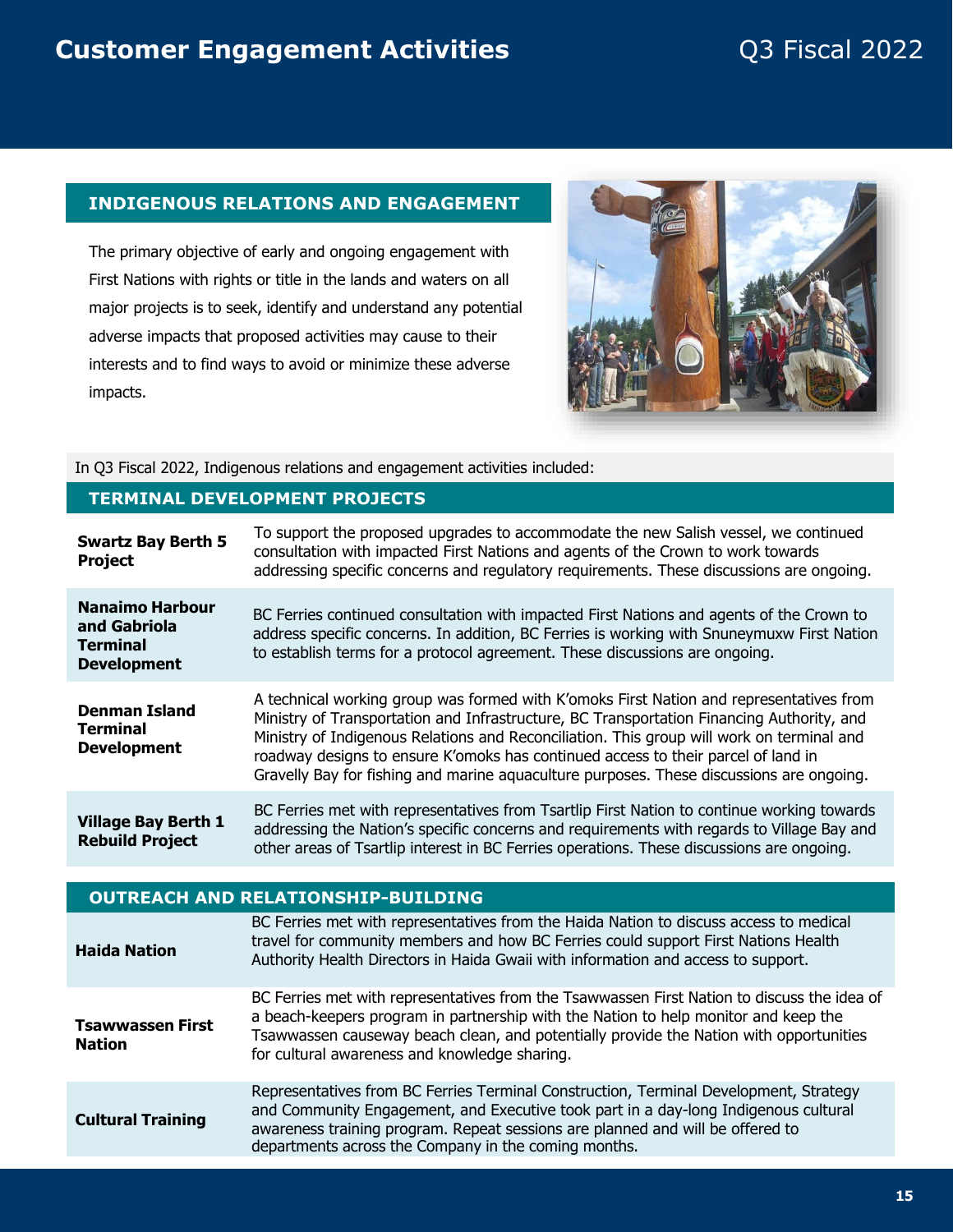**Controllable Cancellations:** Sailings cancelled due to controllable events such as loading procedures or fuelling.

**First Call Resolution (FCR):** The rate at which customers call back within the same day.

**Fleet Reliability Index:** Percentage of scheduled sailings that are not cancelled due to controllable events.

**n:** Symbol that represents either sample size (e.g., number of surveys collected) or count (e.g., number of complaints with a comment or rating). The number of complaints used for further analysis excludes general comments and comments without a rating.

**Net Promoter Score (NPS):** A widely used customer satisfaction measure that considers the percentage difference between "promoters" and "detractors" within a company's customer base. The NPS is a trademarked measure.

**On-Time Performance:** Percentage of scheduled sailings that depart or arrive within 10 minutes of the scheduled time, as applicable.

**Stale Response Resolution:** Percentage of passenger comments within the ResponseTek system that did not receive a response from the Customer Relations team within 7 days of the comment having been submitted in Quarters 3 and 4, and within 14 days of the comment having been submitted in Quarters 1 and 2.

**Uncontrollable Cancellations:** Scheduled sailings cancelled due to uncontrollable events such as inclement weather or medical emergencies.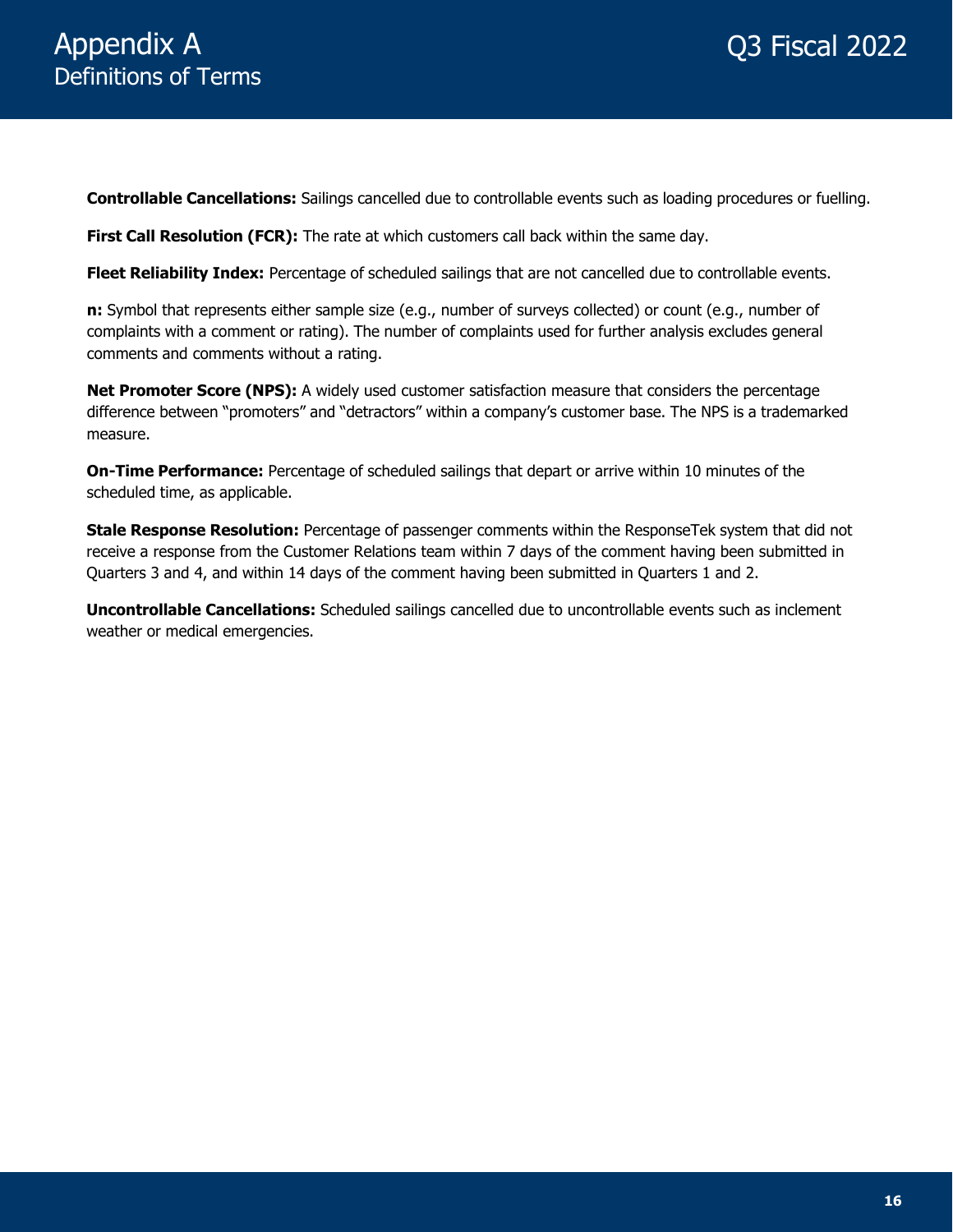The Overall Customer Experience performance score is a composite measure that is calculated using eight individual measures from four different information sources. The Overall Customer Experience performance score is represented by the dial score (on page 2).

One of the primary advantages to using a composite measure is that it provides a comprehensive perspective of a quality, which in this case is customer experience. Customer experience is multi-faceted. To attend to this dimensionality, a global measure must be used: one that is calculated using multiple measures that tap into different aspects of customer experience.

BC Ferries senior staff, in consultation with R.A. Malatest & Associates Ltd. (Malatest), an independent research firm that is also working with BC Ferries on the CST Research Program, selected the following eight customer experience measures, which all contribute equally to a single (global) performance score:

| <b>Information Source</b>                      | <b>Measure</b>                      | <b>Relative Weight</b> |
|------------------------------------------------|-------------------------------------|------------------------|
|                                                | Net Promoter Score                  | 12.5%                  |
| <b>Customer Satisfaction Intercept Surveys</b> | Average Customer Satisfaction Score | 12.5%                  |
|                                                | On-Time Performance (OTP)           | 12.5%                  |
| Operational Data                               | Fleet Reliability Index             | 12.5%                  |
|                                                | Response Time Average               | 12.5%                  |
| Customer Relations (ResponseTek)               | Percent Positive Feedback           | 12.5%                  |
|                                                | Average Speed of Call Answer (ASA)  | 12.5%                  |
| <b>Customer Service Centre</b>                 | First Call Resolution (FCR)         | 12.5%                  |

**On-Time Performance (OTP):** Percentage of sailings departing or arriving, as applicable, within 10 minutes of the scheduled time. **Fleet Reliability Index:** Percentage of sailings not cancelled due to controllable events.

#### **How is the Overall Customer Experience Performance Score Calculated?**

The measures that are used to build the composite measure include count data, 5-point Likert-style scales, and percentage scores. To be able to achieve a single unified measure, each of the scores is standardized (using z-scores) and then converted to a 100-point scale. To limit the impact of extreme outliers on the overall performance score, z-score values are capped at +/- 3.0.

An Overall Performance score of 100 means that BC Ferries' performance is equivalent to average performance over the past four years. Scores greater than 100 signal an improvement in performance, while lower-thanaverage performance is indicated by scores lower than 100.